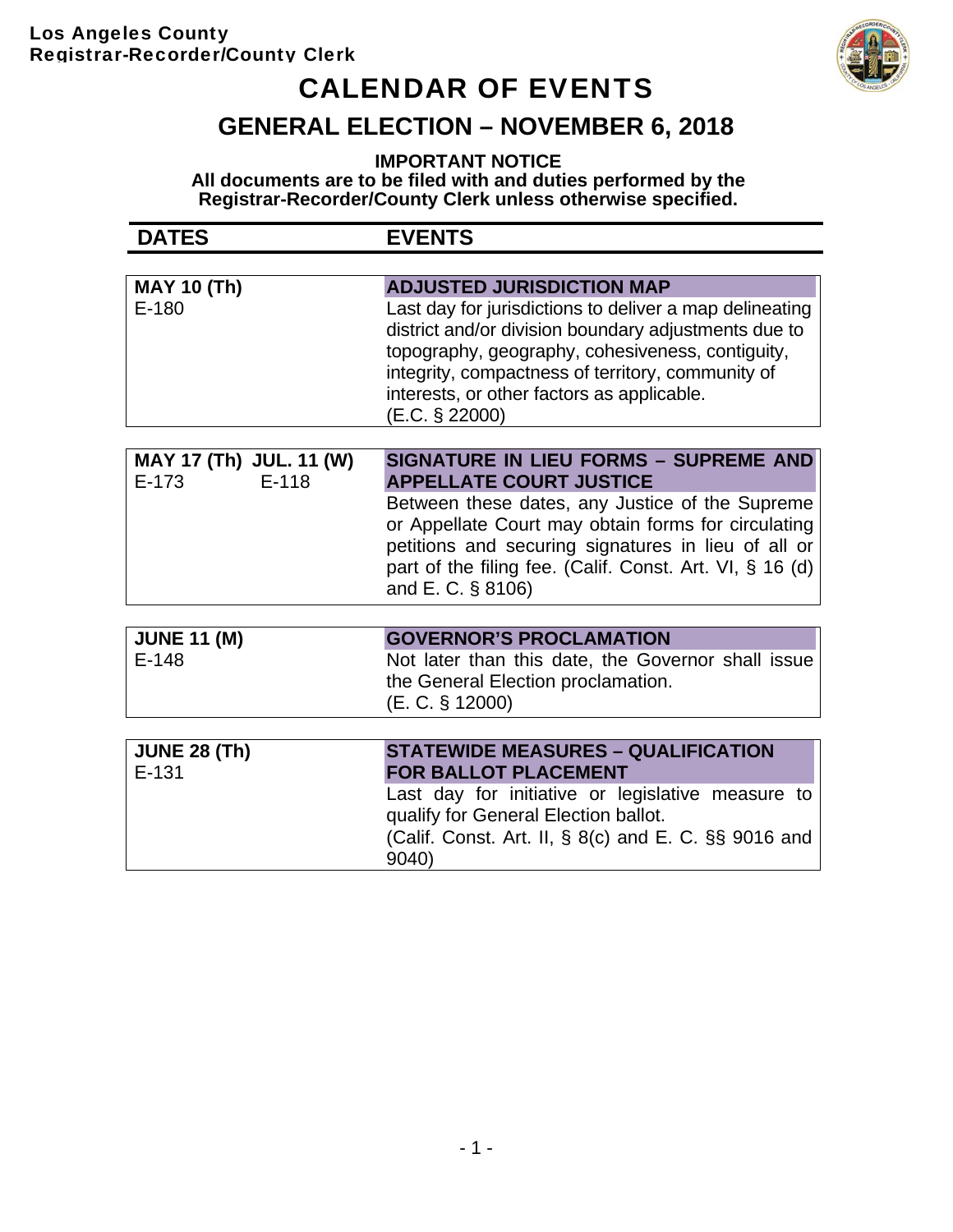| <b>DATES</b>             | <b>EVENTS</b>                                                                                                                                                                                                                                                                                                                                                                                                                                                                                                                                                                                                                                                    |
|--------------------------|------------------------------------------------------------------------------------------------------------------------------------------------------------------------------------------------------------------------------------------------------------------------------------------------------------------------------------------------------------------------------------------------------------------------------------------------------------------------------------------------------------------------------------------------------------------------------------------------------------------------------------------------------------------|
|                          |                                                                                                                                                                                                                                                                                                                                                                                                                                                                                                                                                                                                                                                                  |
| JULY 5* (Th)<br>$E-124*$ | NOTICE OF ELECTION AND MAP OF DISTRICT<br>CALIFORNIA WATER, COUNTY WATER,<br>IRRIGATION, HEALTH CARE, MUNICIPAL<br><b>RECREATION</b><br><b>WATER AND</b><br><b>AND</b><br><b>PARK</b><br><b>DISTRICTS</b><br>Not later than this date the District Secretary shall<br>deliver a notice containing: 1) elective offices, 2)<br>candidate statement word limitation (200 or 400<br>words), 3) designated party responsible for<br>statement cost (candidate or district) and<br>4)<br>requirement to pay in advance, if cost is payable by<br>candidate.                                                                                                           |
|                          | The District Secretary shall also provide a map<br>delineating the district boundaries and depicting<br>divisions within the district, if any, accompanied by<br>a statement indicating in which division directors<br>are to be elected and whether any elective officer is<br>to be elected at large.<br>(E. C. §§ 10509, 10522 and 13307)                                                                                                                                                                                                                                                                                                                     |
|                          | NOTE: WATER AGENCIES AND WATER<br><b>REPLENISHMENT DISTRICTS - Suggested date</b><br>for district secretary to submit above mentioned.                                                                                                                                                                                                                                                                                                                                                                                                                                                                                                                           |
|                          | <b>EXCEPTION:</b> Districts seeking to change division<br>boundaries are required to follow Elections Code §<br>22000. This code requires that changes to division<br>boundaries must be made prior to the 180 days<br>preceding the election of any director.                                                                                                                                                                                                                                                                                                                                                                                                   |
|                          | <b>APPOINTMENTS</b><br>LIEU OF ELECTION<br>IN<br><b>RESOURCE CONSERVATION DISTRICTS</b><br>If no petition is filed by this date, and the board of<br>directors of either the Antelope Valley Resource<br><b>District</b><br><b>Conservation</b><br><b>or</b><br>the<br><b>Resource</b><br>Conservation District of the Santa Monica<br><b>Mountains</b> has not requested rescission of the<br>adopted resolution<br>previously<br>providing<br>for<br>appointments in lieu of election, the Board of<br>Supervisors shall appoint directors pursuant to<br>Public Resources Code § 9314 and no election<br>shall be conducted by the county elections official. |

\*Date adjusted due to weekend and/or holiday.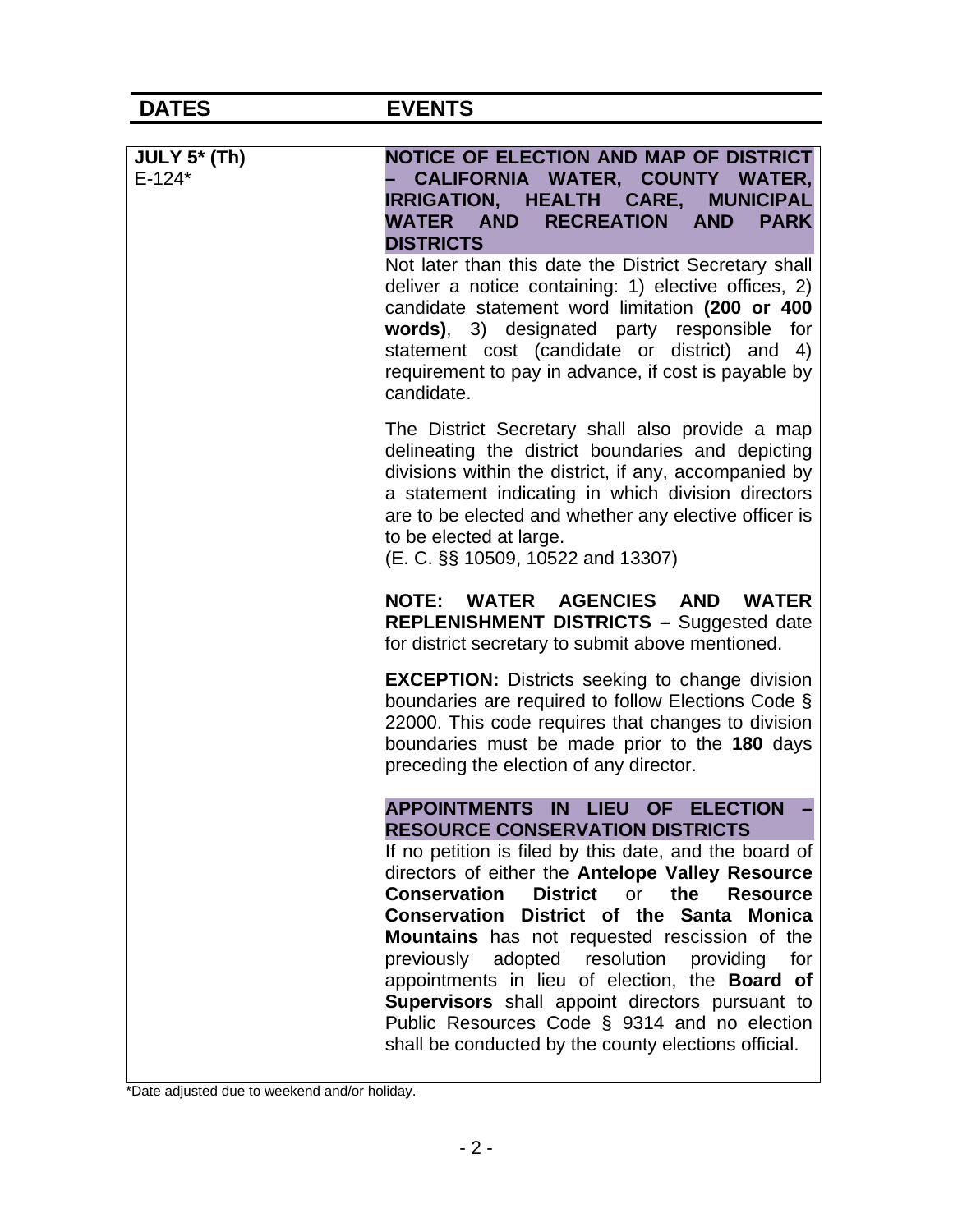| <b>DATES</b>                                     | <b>EVENTS</b>                                                                                                                                                                                                                                                                                                                                                                                                                                                                                                                                                                                                                                                                                                                                                                              |
|--------------------------------------------------|--------------------------------------------------------------------------------------------------------------------------------------------------------------------------------------------------------------------------------------------------------------------------------------------------------------------------------------------------------------------------------------------------------------------------------------------------------------------------------------------------------------------------------------------------------------------------------------------------------------------------------------------------------------------------------------------------------------------------------------------------------------------------------------------|
| JULY 6 (F)<br>$E-123$                            | <b>ADOPTION OF GOVERNING BOARD MEMBER</b><br><b>ELECTION</b><br><b>RESOLUTION</b><br>(SCHOOL<br><b>JURISDICTIONS)</b><br>Last day for governing boards to adopt a resolution<br>calling the school district governing board member<br>election and setting forth the specifications of the<br>election order. Copies shall be filed with the County<br>Superintendent of Schools and county elections<br>official.<br>(Ed. Code § 5322))                                                                                                                                                                                                                                                                                                                                                   |
| <b>JULY 9 (M)</b><br>$E-120$                     | <b>FORMAL NOTICE</b><br>OF GOVERNING<br><b>BOARD</b><br><b>MEMBER ELECTION (SCHOOL JURISDICTIONS)</b><br>Not later than this date the County Superintendent<br>of Schools shall deliver copies of the formal notice<br>of governing board member election to<br>the<br>Registrar-Recorder/County Clerk.<br>(Ed. Code §§ 5324 and 5325)                                                                                                                                                                                                                                                                                                                                                                                                                                                     |
|                                                  | <b>CANDIDATE</b><br><b>RESOLUTION</b><br><b>BOARD</b><br><b>STATEMENTS (Local Nonpartisan Offices)</b><br>Not later than this date, the jurisdiction's governing<br>body shall by resolution determine the word limitation<br>for candidate statements (200 or 400 words); specify<br>if the candidates or the district will bear the costs of<br>printing and distributing the statements, and<br>requirement to pay in advance, if cost is payable by<br>candidate.<br>(E. C. § 13307(a)(1), (c), and (e))                                                                                                                                                                                                                                                                               |
| JULY 9 (M)<br><b>AUG. 8 (W)</b><br>E-120<br>E-90 | NOTICE OF ELECTION - CALFORNIA WATER,<br>COUNTY WATER, IRRIGATION, HEALTH CARE,<br>MUNICIPAL WATER, RECREATION AND PARK<br><b>AND SCHOOL DISTRICTS - PUBLICATION</b><br>Between these dates the notice of governing board<br>member election shall be published once by the<br>RR/CC in a newspaper of general circulation.<br>A general press release shall be issued providing<br>elective office information and the telephone number<br>to call for candidate nomination procedures.<br>(E. C. § 12112 and Ed. Code § 5363)<br>NOTICE OF ELECTION - POSTING (School or<br><b>Special Districts)</b><br>A copy of the published notices shall be delivered to<br>the District Secretary/Superintendent and<br>each<br>notice shall be posted in the district office.<br>(E. C. § 12113) |

\*Date adjusted due to weekend and/or holiday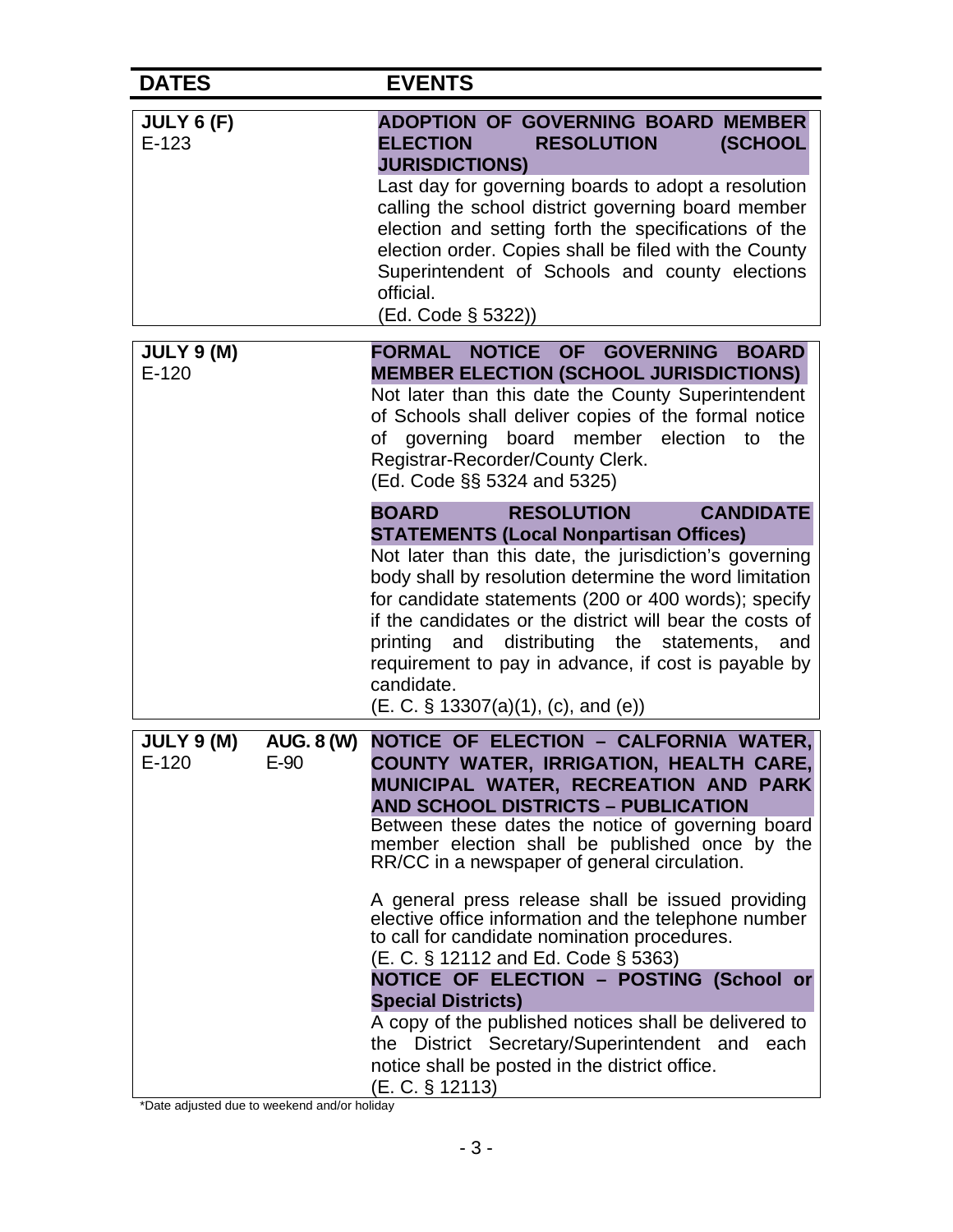| <b>DATES</b>                                                     | <b>EVENTS</b>                                                                                                                                                                                                                                                                                                                                                                                                                                                                                                                                                                                                                                                                                                                                                        |
|------------------------------------------------------------------|----------------------------------------------------------------------------------------------------------------------------------------------------------------------------------------------------------------------------------------------------------------------------------------------------------------------------------------------------------------------------------------------------------------------------------------------------------------------------------------------------------------------------------------------------------------------------------------------------------------------------------------------------------------------------------------------------------------------------------------------------------------------|
| <b>JULY 16 (M)</b><br>$E-113$                                    | <b>NOTICE OF ELECTION - WATER AGENCIES</b><br>- PUBLICATION<br>Not later than this date a notice designating the<br>name and date of the election and the offices to<br>be filled shall be published.<br>(Water Code Appendix 98-52)                                                                                                                                                                                                                                                                                                                                                                                                                                                                                                                                 |
| <b>JULY 16 (M) AUG. 10 (F)</b><br>$E-113$<br>$E-88$<br>5:00 P.M. | <b>NOMINATION PERIOD - LOCAL ELECTIONS</b><br><b>CONSOLIDATED</b><br><b>WITH</b><br>THE.<br><b>GENERAL</b><br><b>ELECTION</b><br>First and last day for candidates in elections<br>consolidated with the General Election to file<br>nomination documents.<br>See procedures for Candidate Statements.<br>(E. C. §§ 10407 and 10510)                                                                                                                                                                                                                                                                                                                                                                                                                                 |
|                                                                  | CANDIDATE STATEMENTS<br><b>LOCAL</b><br><b>ELECTIONS</b><br><b>WITH</b><br><b>THE</b><br><b>CONSOLIDATED</b><br><b>GENERAL</b><br><b>ELECTION</b> (Including<br><b>Judicial</b><br><b>Candidates Nominated at Primary Election)</b><br>During this period, candidates for a local<br>nonpartisan office may file a candidate statement<br>not to exceed the word limitation prescribed by<br>the governing body (200 or 400 words) for<br>inclusion with the sample ballot. The statement<br>shall be filed no later than the last day to file<br>nomination documents.<br>(E. C. §§ 10540 and 13307)                                                                                                                                                                |
|                                                                  | <b>CANDIDATE STATEMENTS -</b><br><b>CONGRESSIONAL AND STATE LEGISLATIVE</b><br><b>CANDIDATES</b><br>During this period, candidates for congressional<br>and state legislative office may submit a<br>statement for inclusion in the Official Sample<br>Ballot booklet. State legislative candidates must<br>agree to voluntarily limit their campaign<br>expenditures. The statement shall not exceed 250<br>words. If office is to be voted on in more than one<br>county, candidate should file a statement with<br>each county.<br>(Govt. Code §§ 85601 and 88001(i) and E.C. §<br>13307.5)<br><b>NOTE:</b> Candidate statements are only included in<br>the Official Sample Ballot Booklet and will not be<br>included in the Vote By Mail Instructions booklet. |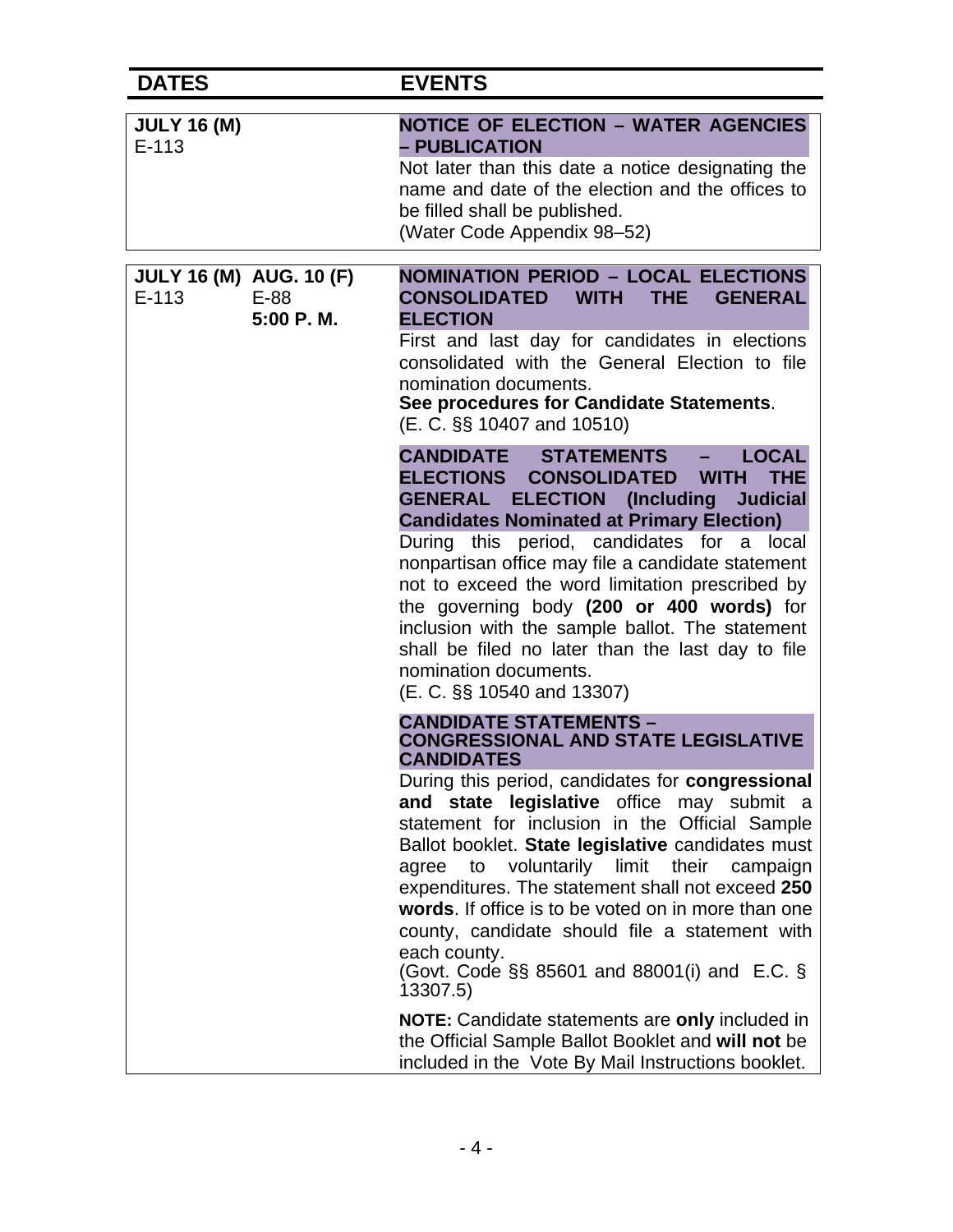| <b>DATES</b>                  |                             | <b>EVENTS</b>                                                                                                                                                                                                                                                                                                                                                                                                                                                                                                                                                |
|-------------------------------|-----------------------------|--------------------------------------------------------------------------------------------------------------------------------------------------------------------------------------------------------------------------------------------------------------------------------------------------------------------------------------------------------------------------------------------------------------------------------------------------------------------------------------------------------------------------------------------------------------|
| <b>JULY 27 (F)</b><br>$E-102$ | <b>AUG. 3 (F)</b><br>$E-95$ | <b>NOTICE OF POSSIBLE APPOINTMENT -</b><br>WATER REPLENISHMENT DISTRICT –<br><b>PUBLICATION</b><br>Between these dates if only one person or no<br>person has filed for each office to be filled, the<br>notice of possible appointment shall be published<br>once.<br>(Water Code § 60141.1)                                                                                                                                                                                                                                                                |
| <b>JULY 31 (Tu)</b><br>E-98   |                             | <b>CHANGE OF CANDIDATE DESIGNATION ON</b><br><b>BALLOT</b><br>Last day that any nominated candidate may<br>request in writing a different ballot designation<br>than was used at the June 5, 2018 Primary<br>Election. For federal, and state offices, the written<br>request should be made to both the Secretary of<br>State and the county elections official. For local<br>offices, the request should be filed with the<br>county elections official.<br>(E. C. § 13107(e))                                                                             |
| <b>AUG. 6 (M)</b><br>$E-92$   |                             | <b>NOTICE OF</b><br><b>RANDOMIZED</b><br><b>ALPHABET</b><br><b>DRAWING</b><br><b>FOR</b><br><b>SHARED</b><br><b>LEGISLATIVE</b><br><b>DISTRICTS (Registrar-Recorder/County Clerk)</b><br>Last day to notify the news media and other<br>interested parties of the date, time, and place of<br>the drawing to be held on August 16, 2018.<br>$(E. C. \S 13112(c))$                                                                                                                                                                                            |
| <b>AUG. 9 (Th)</b><br>$E-89$  |                             | <b>DATE FIXED TO SUBMIT ARGUMENTS -</b><br><b>PUBLICATION</b><br>Not later than this date a notice shall be published<br>once in a newspaper of general circulation in the<br>district, setting forth the date fixed for submitting<br>arguments for or against a county, school or<br>district measure.<br>(E. C. §§ 9163 and 9502 and Govt. Code § 6061)<br><b>NOTE:</b> A copy of the published notice shall be<br>delivered to the district secretary/superintendent<br>and each notice shall be posted in the district<br>office.<br>$(E. C. \S 12113)$ |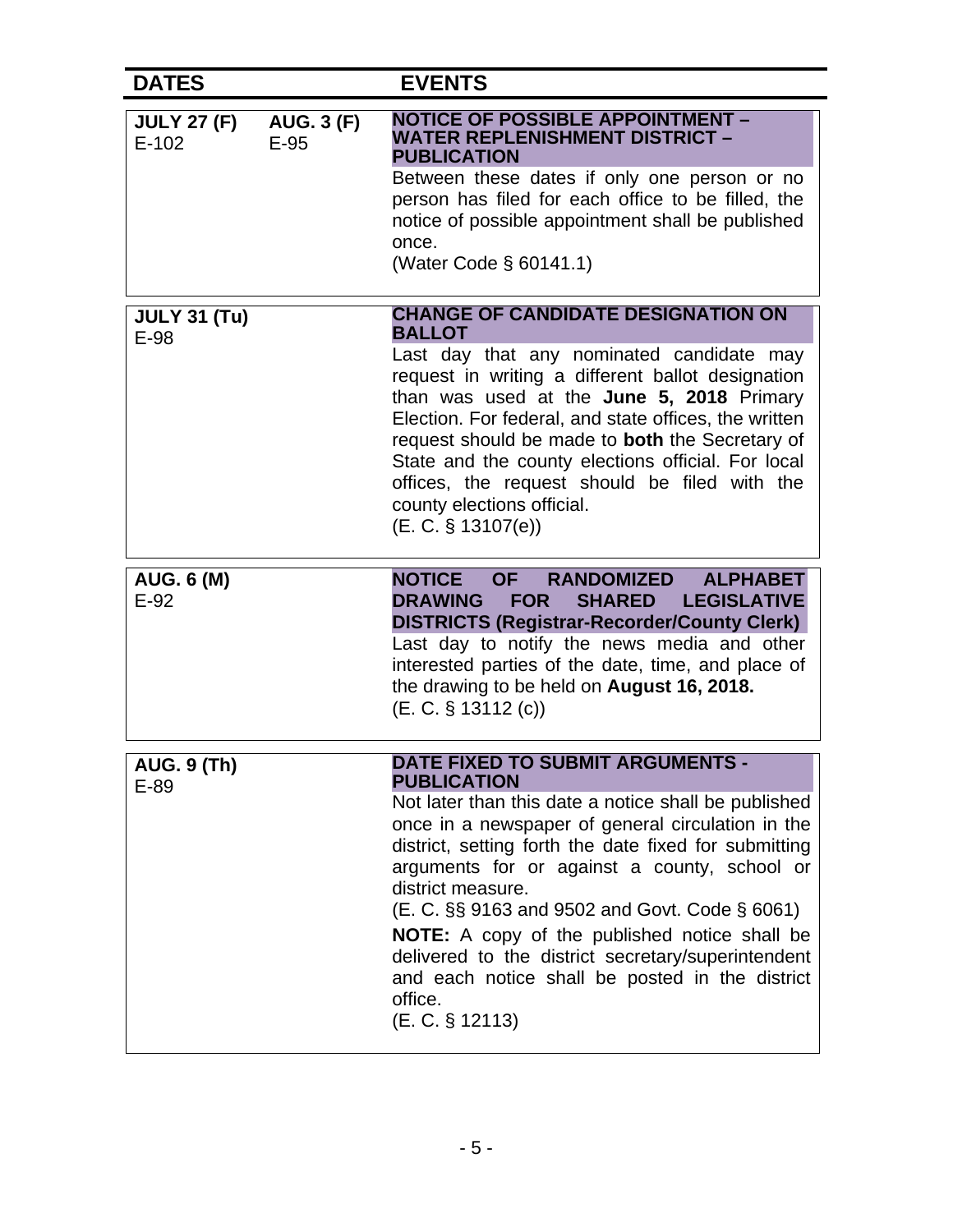| <b>AUG. 10 (F)</b> | <b>CONSOLIDATION OF ELECTIONS</b>                                                                                                                                                                                                                                                                                                                                                                                                                                                                                                                                                                                 |
|--------------------|-------------------------------------------------------------------------------------------------------------------------------------------------------------------------------------------------------------------------------------------------------------------------------------------------------------------------------------------------------------------------------------------------------------------------------------------------------------------------------------------------------------------------------------------------------------------------------------------------------------------|
| E-88<br>5:00 P.M.  | Last day for local jurisdictions to file a resolution with<br>the Board of Supervisors requesting consolidation<br>with the General Election.<br>(E. C. §§ 10401 and 10403)                                                                                                                                                                                                                                                                                                                                                                                                                                       |
|                    | - LOCAL<br><b>NOMINATION PERIOD</b><br><b>DEADLINE</b><br><b>ELECTIONS</b><br>file<br>nomination<br>day for candidates<br>to<br>Last<br>documents. Fax not acceptable.<br>$(E.C. \S\S 10407$ and $10510)$                                                                                                                                                                                                                                                                                                                                                                                                         |
|                    | <b>LOCAL</b><br><b>CANDIDATE STATEMENTS</b><br><b>FOR</b><br><b>NONPARTISAN CANDIDATES</b><br>Last day for candidates (including nonpartisan<br>candidates nominated at the June 5, 2018 Primary<br>Election) to file statement not to exceed the word<br>limitation (200 or 400 words). Statement shall be<br>filed no later than the last day to file nomination<br>documents.<br>(E. C. § 13307)                                                                                                                                                                                                               |
|                    | <b>CANDIDATE STATEMENTS - CONGRESSIONAL</b><br><b>AND STATE LEGISLATIVE CANDIDATES</b><br>Last day candidates for congressional and state<br>legislative office may submit a statement for<br>inclusion in the official sample ballot booklet. If office<br>is to be voted on in more than one county, candidate<br>should file a statement with each county. The<br>statement shall not exceed 250 words.<br>(Govt. Code $\S$ § 85601 and 88001(i) and E. C. $\S$<br>13307.5)<br><b>NOTE:</b> State Legislative candidates must agree to<br>voluntarily limit their campaign expenditures.<br>(E.C. § 85601 (b)) |
|                    | CANDIDATE WITHDRAWAL - CALIFORNIA<br><b>WATER,</b><br>COUNTY WATER, IRRIGATION,<br>CARE, MUNICIPAL WATER,<br><b>HEALTH</b><br><b>SCHOOL</b><br><b>AND</b><br>PARK, AND<br><b>RECREATION</b><br><b>DISTRICTS</b><br>candidate, including<br>No<br>incumbent,<br>whose<br>declaration of candidacy has been filed, may<br>withdraw after this date except when nomination<br>period has been extended for that office.<br>$(E. C. \S\S 10510 (a)$ and 10603 (b))                                                                                                                                                    |
|                    | <b>NOTE:</b> Candidates nominated at preceding Primary<br>Election may not withdraw.                                                                                                                                                                                                                                                                                                                                                                                                                                                                                                                              |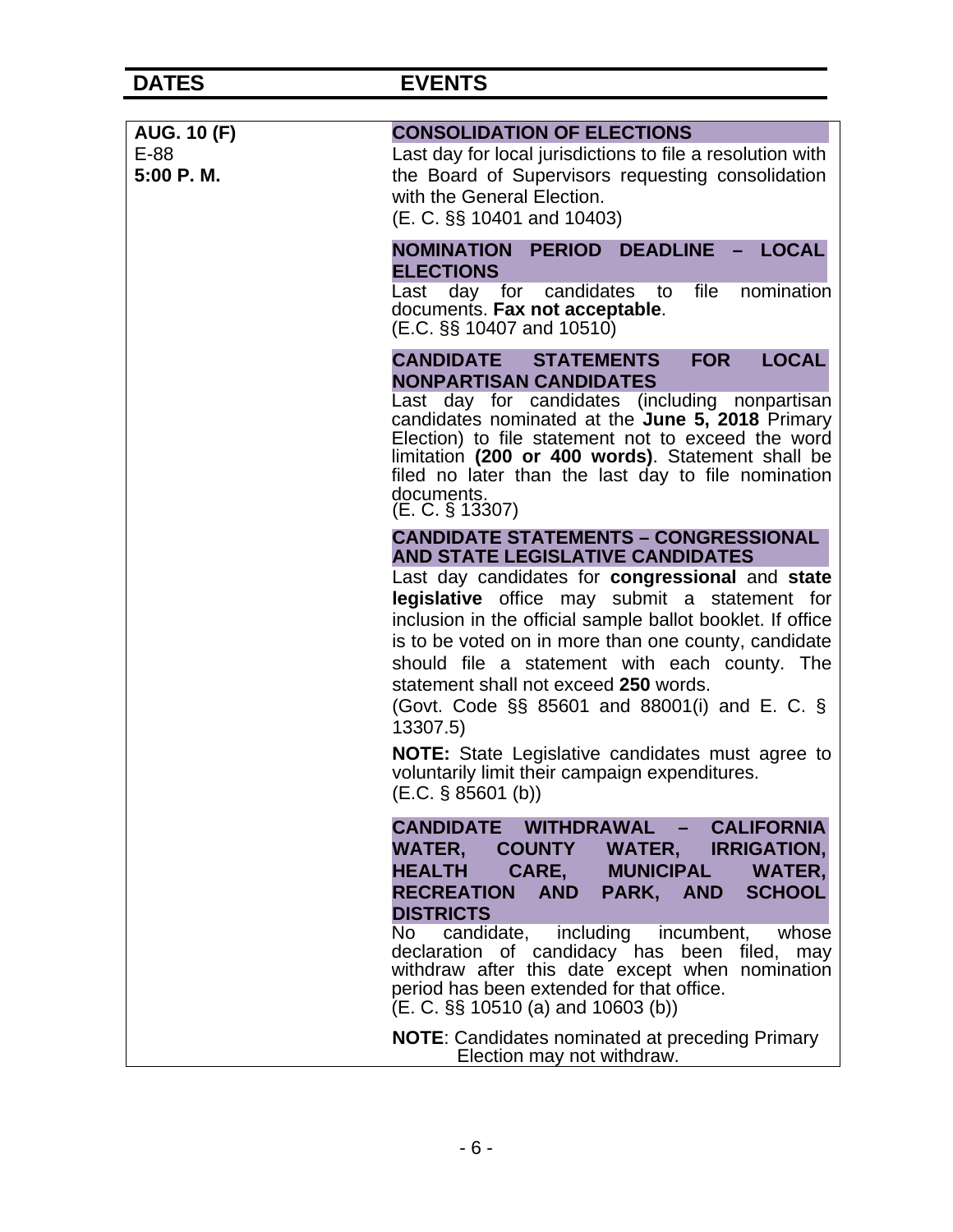| <b>AUG. 10 (F)</b> | NOTICE OF APPOINTMENT - SCHOOL<br><b>DISTRICTS - PUBLICATION</b>                                                                                                                                                                                                                                         |
|--------------------|----------------------------------------------------------------------------------------------------------------------------------------------------------------------------------------------------------------------------------------------------------------------------------------------------------|
| E-88<br>5:00 P.M.  | After this date if no one has been nominated to<br>the office, a notice stating that the governing<br>board intends to make an appointment and the<br>procedures for applying for the office shall be<br>published once in a newspaper of general<br>circulation in the district.<br>(Ed. Code § 5328.5) |
|                    | <b>COUNTY MEASURES - FISCAL IMPACT</b><br><b>STATEMENT</b>                                                                                                                                                                                                                                               |
|                    | Last day for the Board of Supervisors to order<br>a county measure to appear on the ballot and<br>direct the county auditor to review the county<br>measure to determine its financial effect and<br>prepare a fiscal impact statement.<br>(E. C. § 9160(c))                                             |
|                    | <b>SPECIAL</b><br><b>ELECTION</b><br><b>MEASURE</b><br><b>RESOLUTION (School Districts)</b>                                                                                                                                                                                                              |
|                    | Last day for governing boards to adopt a<br>resolution calling a special school district<br>election to place a measure on the ballot.<br>Copies shall be filed with the county elections<br>official.<br>(Ed. Code. § 5322)                                                                             |
|                    | STATEMENT OF TAX RATE DATA - LAST<br><b>DAY TO SUBMIT</b>                                                                                                                                                                                                                                                |
|                    | Last day for a local jurisdictions to file<br>statement of bond issue with the county<br>elections official.<br>$(E. C. \S 9401)$                                                                                                                                                                        |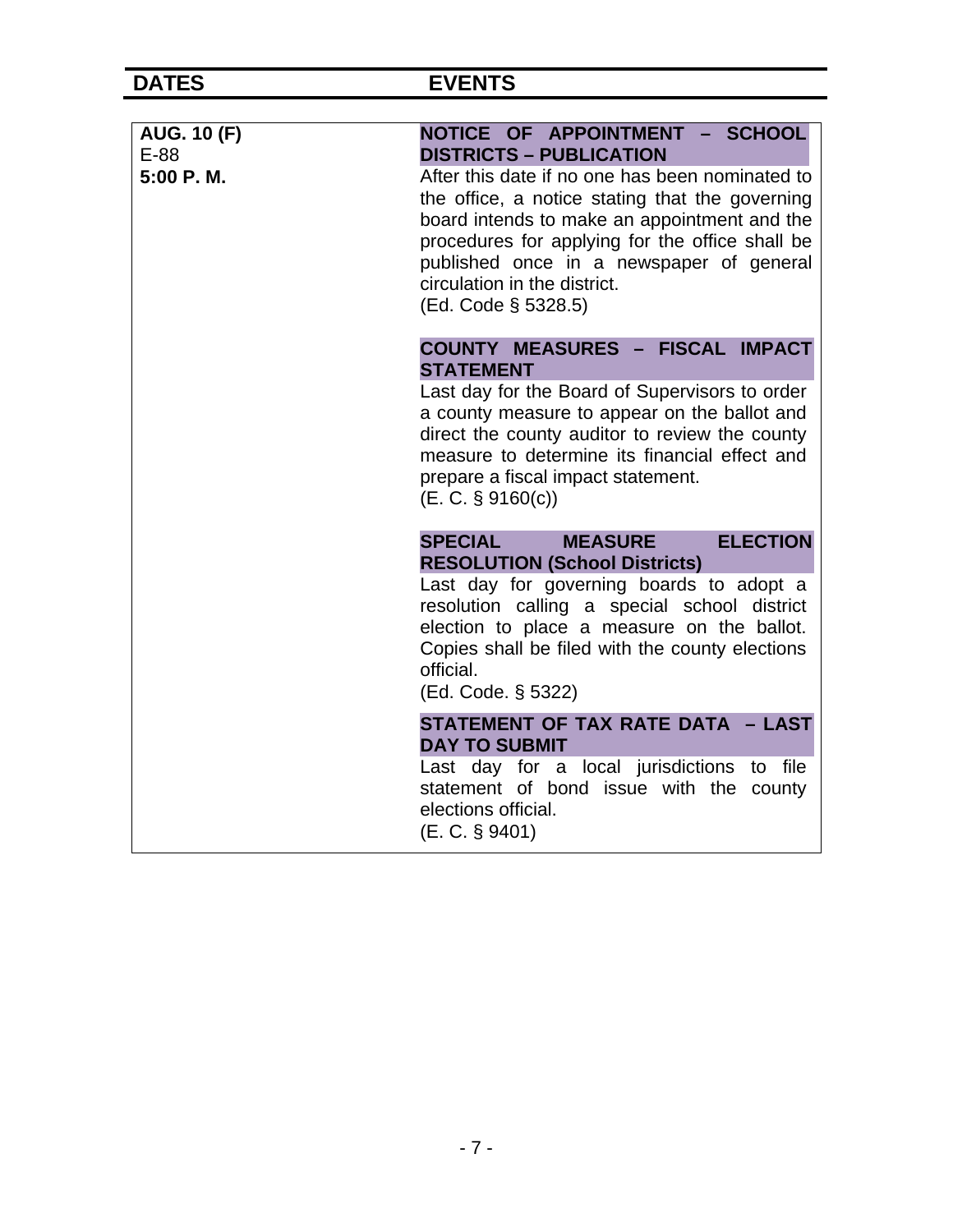## **DATES EVENTS**

| AUG. 15 (W) | NOMINATION EXTENSION<br><b>PERIOD</b>                                                                                                       |
|-------------|---------------------------------------------------------------------------------------------------------------------------------------------|
| $E-83$      | CALIFORNIA WATER, COUNTY WATER,                                                                                                             |
| 5:00 P.M.   | <b>HEALTH CARE, IRRIGATION, MUNICIPAL</b>                                                                                                   |
|             | <b>WATER, RECREATION AND PARK, WATER</b>                                                                                                    |
|             | <b>SCHOOL</b><br>REPLENISHMENT, AND                                                                                                         |
|             | <b>DISTRICTS</b>                                                                                                                            |
|             | If nomination documents for the incumbent are<br>not filed by 5:00 p.m. on <b>August 10</b> , the nomination period shall be extended until |
|             | August 15, 5:00 p.m. for persons other than the                                                                                             |
|             | incumbent.<br>(E. C. §§ 8024 and 10516)                                                                                                     |
|             | NOTE: The extension does not apply where<br>there is no incumbent eligible to be elected.                                                   |
|             |                                                                                                                                             |

| AUG.11** (Sa) AUG. 20 (M)                                            | <b>PUBLIC</b><br><b>EXAMINATION</b><br><b>PERIOD</b>                                                                                                                                                                                                                                                                                                                                                                                                                                                |
|----------------------------------------------------------------------|-----------------------------------------------------------------------------------------------------------------------------------------------------------------------------------------------------------------------------------------------------------------------------------------------------------------------------------------------------------------------------------------------------------------------------------------------------------------------------------------------------|
| $E - 87**$<br>$E-78$                                                 | <b>CANDIDATE</b><br><b>STATEMENTS/CANDIDATE</b>                                                                                                                                                                                                                                                                                                                                                                                                                                                     |
| 5:00 P.M.                                                            | <b>NAMES AND BALLOT DESIGNATIONS</b><br>During this period, candidate statements,<br>candidate names and ballot designations shall<br>be open to public examination. A fee may be<br>charged to any person obtaining a copy of the<br>material. Any person may challenge the afore-<br>mentioned candidate information by filing a<br>petition for writ of mandate <b>no later than</b><br><b>August 20.</b><br>(E. C. §13313)                                                                      |
|                                                                      | <b>NOTE:</b> If the nomination period is extended for a<br>particular office, the examination period for that<br>office shall be adjusted to <b>August 16</b> through<br>August 27*.                                                                                                                                                                                                                                                                                                                |
|                                                                      |                                                                                                                                                                                                                                                                                                                                                                                                                                                                                                     |
| AUG. 15 (W)<br>$E-83$                                                | WRITE-IN PETITION TO PLACE JUDICIAL<br><b>OFFICE ON BALLOT</b><br>If the office did not appear on the Primary<br>Election ballot, a petition containing signatures<br>of at least 100 registered voters qualified to vote<br>for the office must be filed in order to place the<br>office on the General Election ballot.<br>$(E. C. \S$ 8203(b))                                                                                                                                                   |
|                                                                      | <b>ELECTION</b><br><b>PETITION TO</b><br><b>HOLD</b><br>CALIFORNIA WATER, COUNTY WATER,<br><b>HEALTH</b><br><b>CARE, IRRIGATION,</b><br><b>MUNICIPAL</b><br>WATER, RECREATION AND PARK, AND<br><b>SCHOOL DISTRICTS</b><br>Last day to file a petition signed by 10% or 50<br>voters (whichever is the smaller number) in the<br>district, trustee area or division requesting that<br>an election be held if nominees do not exceed<br>offices to be filled.<br>(E. C. § 10515 and Ed. Code § 5326) |
| ** August 11 (Saturday) and August 12 (Sunday) office will be closed |                                                                                                                                                                                                                                                                                                                                                                                                                                                                                                     |

\*\* August 11 (Saturday) and August 12 (Sunday) office will be closed.

\* Date adjusted due to weekend and/or holiday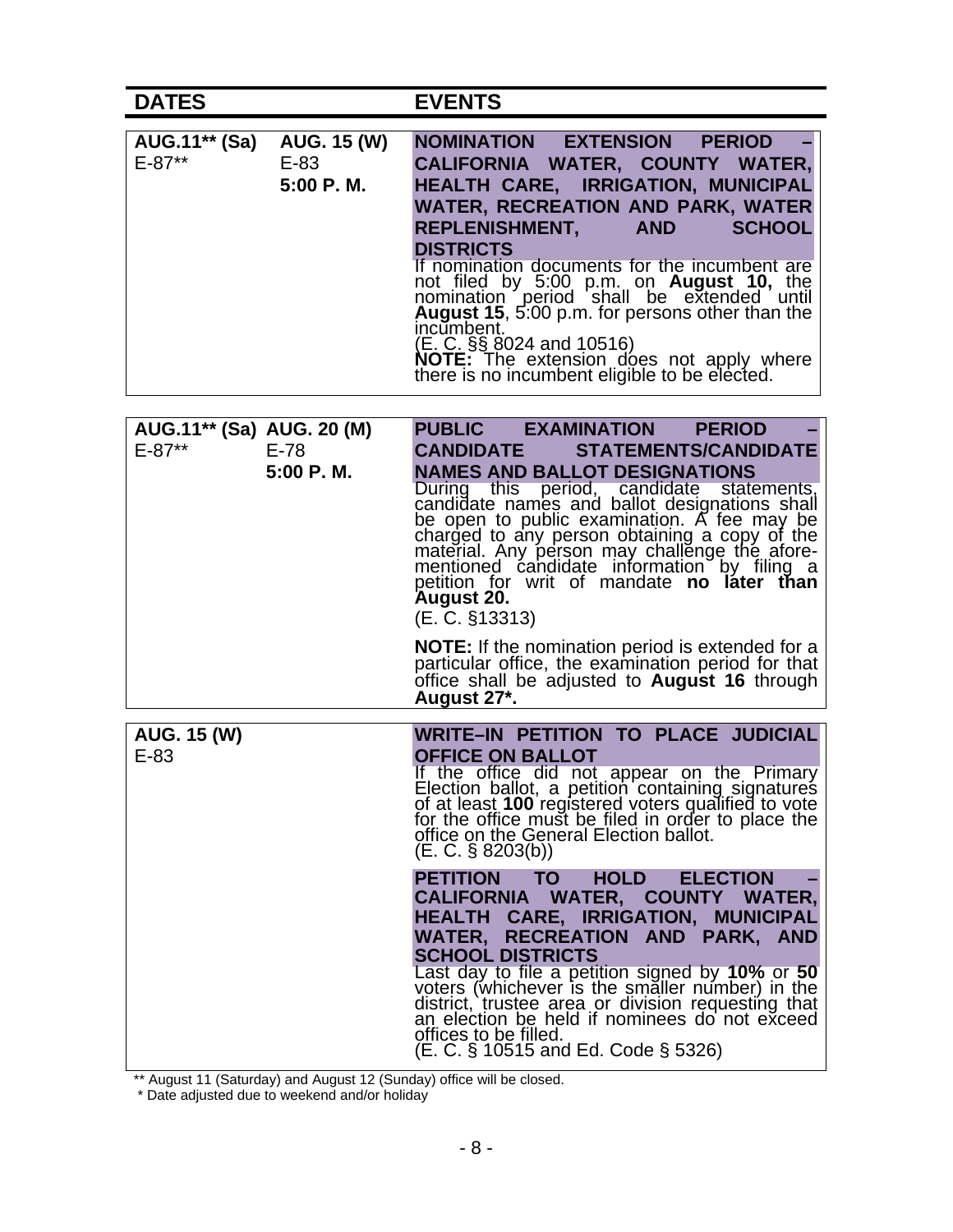| <b>DATES</b> | <b>EVENTS</b>                                                                                                                                                                                                                                                                                                                                                                                                                                                     |
|--------------|-------------------------------------------------------------------------------------------------------------------------------------------------------------------------------------------------------------------------------------------------------------------------------------------------------------------------------------------------------------------------------------------------------------------------------------------------------------------|
| AUG. 15 (W)  | APPOINTMENT - NO ELECTION (HEALTH                                                                                                                                                                                                                                                                                                                                                                                                                                 |
| $E-83$       | <b>AND</b><br><b>MUNICIPAL</b><br><b>WATER</b><br>CARE.                                                                                                                                                                                                                                                                                                                                                                                                           |
| 5:00 P.M.    | <b>RECREATION AND PARK DISTRICTS)</b>                                                                                                                                                                                                                                                                                                                                                                                                                             |
|              | If only one person or no person has filed a<br>declaration of candidacy and if a petition to hold<br>an election has not been filed by this date, a<br>certificate shall be submitted to the Board of<br>Supervisors requesting appointment of the<br>candidates or, if there are no candidates,<br>appointment of any qualified person no later<br>than December 3.<br>$(E. C. \S 10515)$                                                                        |
|              | <b>PARTY ENDORSEMENT LIST</b>                                                                                                                                                                                                                                                                                                                                                                                                                                     |
|              | The chair of any qualified political party may<br>provide a written copy of the list of candidates<br>endorsed or nominated by the party. Such a list<br>shall be provided not later than 83 days prior to<br>the election where the candidate for a voter-<br>nominated office will appear on the ballot.<br>(E. C. § 13302(b))                                                                                                                                  |
|              | <b>CANDIDATE WITHDRAWAL - NOMINATION</b>                                                                                                                                                                                                                                                                                                                                                                                                                          |
|              | <b>EXTENSION PERIOD - CALIFORNIA WATER,</b>                                                                                                                                                                                                                                                                                                                                                                                                                       |
|              | <b>COUNTY</b><br><b>WATER,</b><br>CARE,<br><b>HEALTH</b>                                                                                                                                                                                                                                                                                                                                                                                                          |
|              | <b>IRRIGATION,</b><br><b>MUNICIPAL</b><br>WATER,                                                                                                                                                                                                                                                                                                                                                                                                                  |
|              | <b>RECREATION</b><br><b>AND</b><br>PARK,<br><b>WATER</b><br><b>REPLENISHMENT, AND SCHOOL DISTRICTS</b>                                                                                                                                                                                                                                                                                                                                                            |
|              | Last day a candidate may withdraw declaration<br>of candidacy papers when nomination period<br>has been extended for that office.<br>(E. C. §§ 10516 and 10604)                                                                                                                                                                                                                                                                                                   |
|              | <b>WITHDRAWAL</b><br><b>AMENDMENT</b><br><b>OF</b><br><b>OR</b>                                                                                                                                                                                                                                                                                                                                                                                                   |
|              | <b>MEASURE - DEADLINE</b>                                                                                                                                                                                                                                                                                                                                                                                                                                         |
|              | Last day for county elections official to receive a<br>resolution from a legislative body requesting to<br>withdraw or amend any measure previously<br>submitted for placement on the ballot.<br>(E. C. § 9605)                                                                                                                                                                                                                                                   |
|              | <b>ELECTION</b><br><b>APPOINTMENT</b><br><b>HELD</b><br><b>NO</b>                                                                                                                                                                                                                                                                                                                                                                                                 |
|              | <b>(SCHOOL JURISIDICTIONS)</b>                                                                                                                                                                                                                                                                                                                                                                                                                                    |
|              | If only one person or no person has filed a<br>declaration of candidacy and if a petition to hold<br>an election has not been filed by this date, the<br>qualified person or persons nominated shall be<br>seated at the organizational meeting of the board<br>or, if no person has been nominated, the<br>governing board shall appoint a qualified person<br>or persons at a meeting prior to the day fixed for<br>the election.<br>(Ed. Code § 5326 and 5328) |
|              |                                                                                                                                                                                                                                                                                                                                                                                                                                                                   |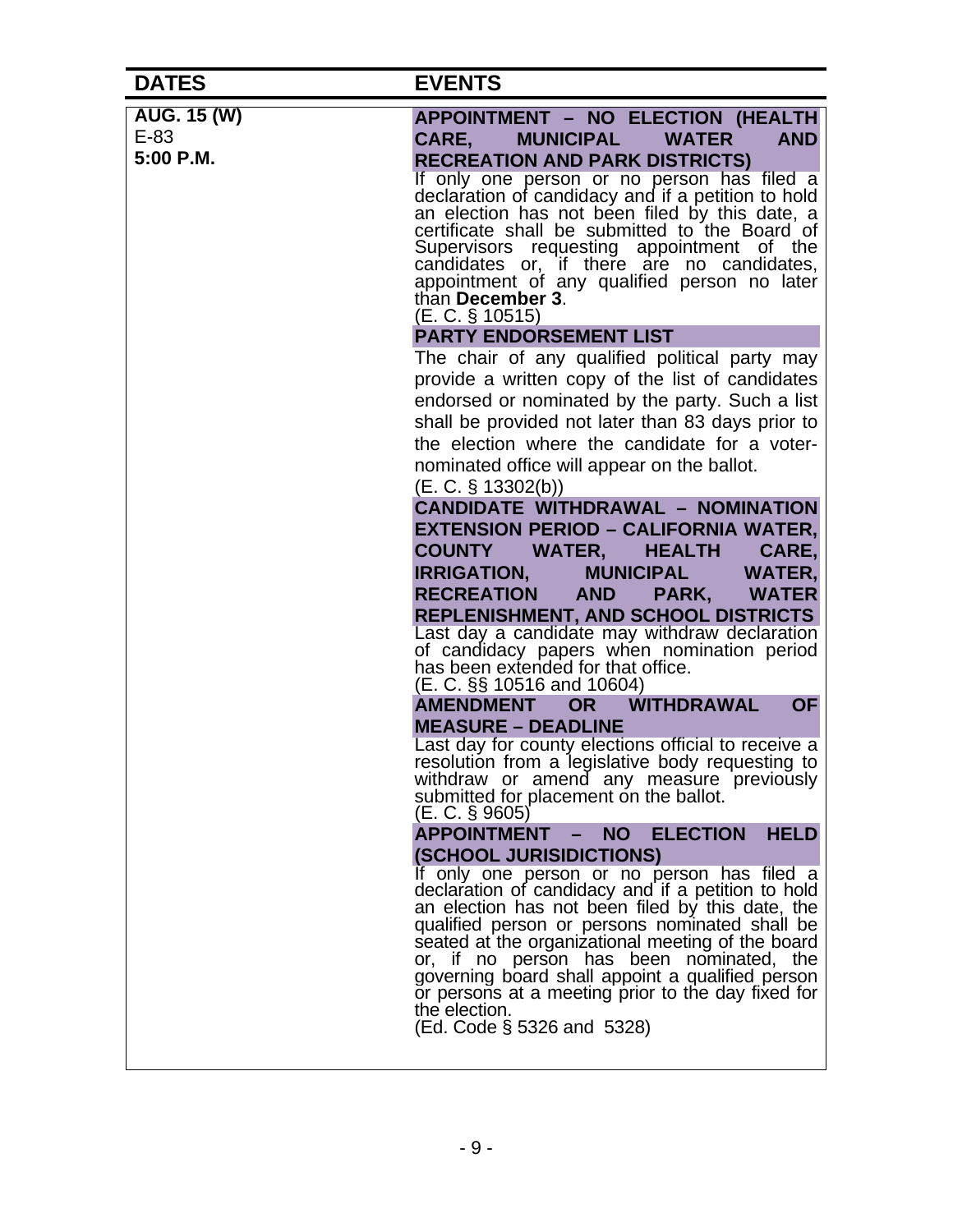| <b>AUG. 16 (Th)</b><br>$E-82$<br>11:00 A. M. | <b>DRAWING</b><br>RANDOMIZED ALPHABET<br><b>BY</b><br><b>SECRETARY OF STATE</b><br>The Secretary of State shall hold a public<br>drawing to determine order of candidate names<br>on the ballot by randomly drawing each letter of<br>the alphabet.<br>(E. C. § 13112)                                                                                                    |
|----------------------------------------------|---------------------------------------------------------------------------------------------------------------------------------------------------------------------------------------------------------------------------------------------------------------------------------------------------------------------------------------------------------------------------|
|                                              | RANDOMIZED ALPHABET DRAWING FOR<br><b>DISTRICTS</b><br><b>SHARED</b><br><b>LEGISLATIVE</b><br>(Registrar-Recorder/County Clerk)<br>A public drawing shall be held to determine order<br>of candidate names on ballot for state legislative<br>districts that encompass more than one county<br>by randomly drawing each letter of the alphabet.<br>$(E. C. \S 13111(i))$  |
| <b>AUG. 17 (F)</b><br>$E-81$<br>5:00 P.M.    | <b>INSUFFICIENT OR NO NOMINEES - WATER</b><br><b>AGENCIES</b><br>If on this date, only one person or no person has<br>been nominated for each office, the board of<br>directors shall, by resolution, request the Board of<br>Supervisors to appoint the person nominated, or if<br>no person has been nominated, any qualified<br>person.<br>(Water Code Appendix 98-52) |
|                                              | IMPARTIAL ANALYSIS<br><b>LAST</b><br><b>DAY</b><br><b>TO</b><br><b>SUBMIT</b><br>Recommended last day for County Counsel to<br>transmit impartial analysis for any county, district<br>or school measure.<br>(E.C. §§ 9160, 9313 and 9500)                                                                                                                                |
|                                              | <b>ARGUMENTS - LAST DATE TO SUBMIT</b><br>Last day to submit arguments for or against<br>any county, district or school measure. Arguments<br>may not exceed 300 words in length.<br>(E. C. §§ 9162, 9163, 9315, 9316, 9501 and<br>9502)<br><b>EXCEPTION:</b> The provisions do not apply to a<br>measure on school district reorganization.                              |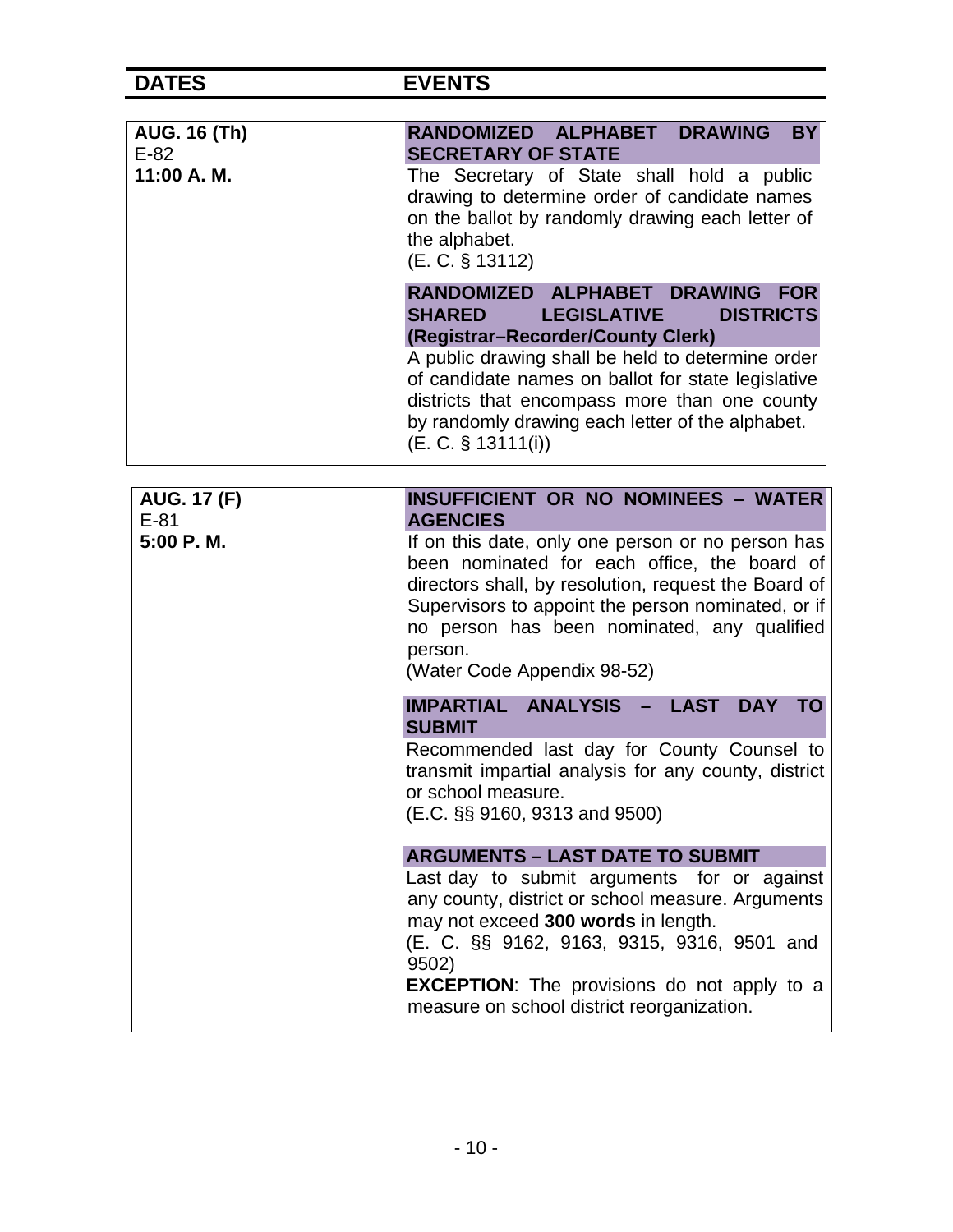| <b>AUG. 17 (F)</b><br>$E-81$                         | <b>CERTIFICATION OF</b><br><b>CANDIDATES</b><br>MUNICIPAL ELECTIONS CONSOLIDATED<br><b>WITH THE GENERAL ELECTION</b><br>Last day for the city clerk to transmit the names<br>of qualified candidates to county elections<br>official.<br>$(E. C. \S 10403)$                                                                                                                                                                                                                                                                                                                                                          |
|------------------------------------------------------|----------------------------------------------------------------------------------------------------------------------------------------------------------------------------------------------------------------------------------------------------------------------------------------------------------------------------------------------------------------------------------------------------------------------------------------------------------------------------------------------------------------------------------------------------------------------------------------------------------------------|
| AUG. 18** (Sa) AUG. 27 (M)<br>$E - 80**$<br>$E - 71$ | PUBLIC EXAMINATION<br><b>FOR</b><br><b>PERIOD</b><br><b>BALLOT MEASURE MATERIALS</b><br>During this period the county elections official<br>shall make available for public examination a<br>copy of any ballot measure text, argument,<br>specified<br>analysis<br>other<br>or<br>measure<br>materials for any county, district or school<br>measure. A fee may be charged to any person<br>obtaining a copy of the materials. During this<br>period any person may file a writ of mandate or<br>an injunction to require any or all of the material<br>to be amended or deleted.<br>(E. C. §§ 9190, 9380 and 9509) |
| <b>AUG. 27 (M)</b><br>$E-71$<br>5:00 P.M.            | <b>REBUTTALS - LAST DAY TO SUBMIT</b><br>Last day for authors of arguments for and<br>against county, district or school measures to<br>submit rebuttals. Rebuttals may not exceed 250<br>words in length.<br>(E. C. §§ 9167, 9317 and 9504)                                                                                                                                                                                                                                                                                                                                                                         |
| <b>AUG. 28 (Tu)</b><br>$E-70$                        | <b>NOTICE OF LIST OF CANDIDATES - WATER</b><br><b>AGENCIES PUBLICATION</b><br>Not later than this date a notice giving the names<br>and addresses of all candidates in the election,<br>the date of the election, and the hours the polls<br>will be open shall be published once. If no<br>election is to be held because of insufficient<br>nominees, a notice of no election shall be<br>published.<br>(Water Code Appendix 98-52)                                                                                                                                                                                |

\*\*August 18 (Saturday) and August 19 (Sunday) office will be closed.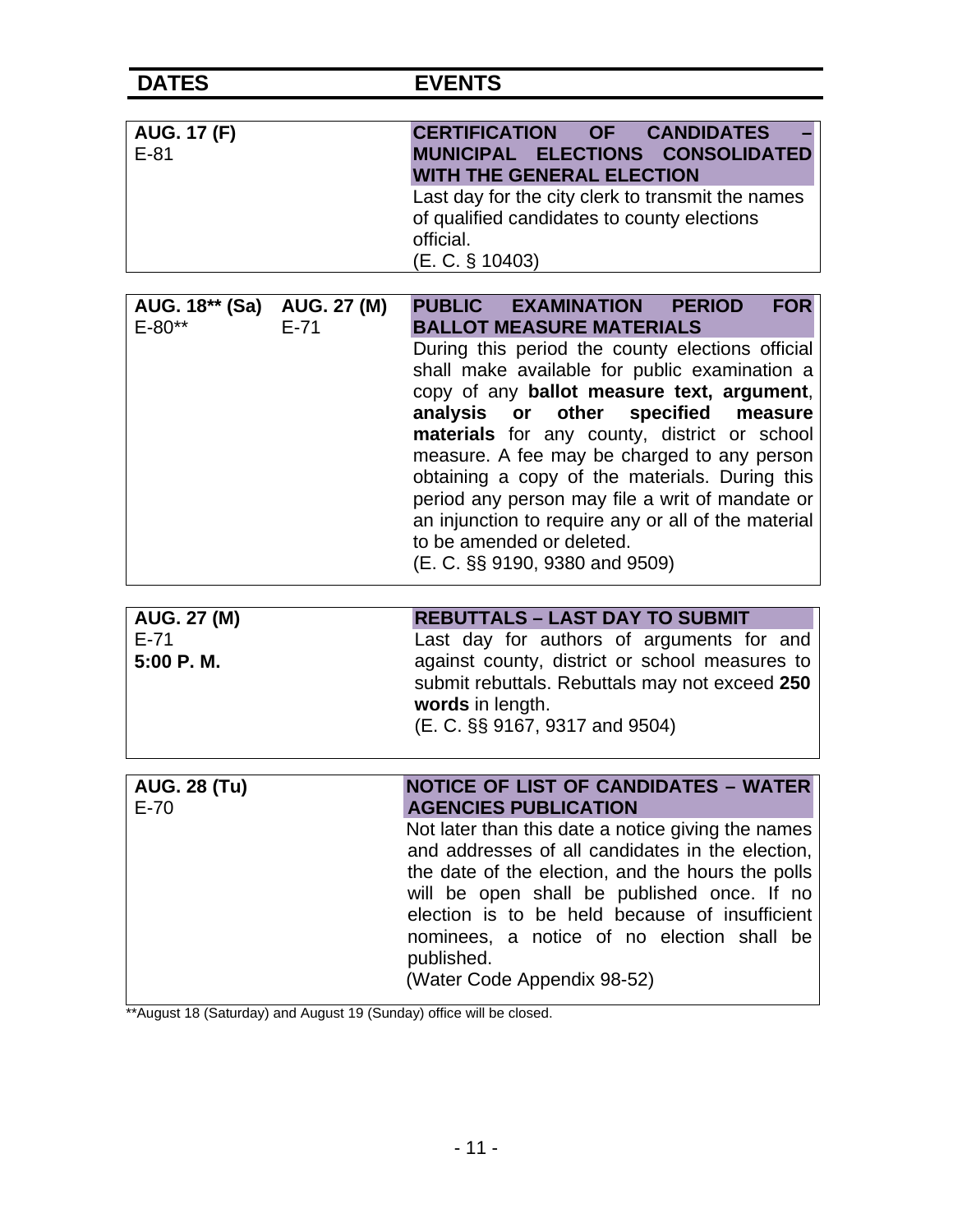| <b>DATES</b>                  |                               | <b>EVENTS</b>                                                                                                                                                                                                                                                                                                                                                                                                                                                                                                                                                                                            |
|-------------------------------|-------------------------------|----------------------------------------------------------------------------------------------------------------------------------------------------------------------------------------------------------------------------------------------------------------------------------------------------------------------------------------------------------------------------------------------------------------------------------------------------------------------------------------------------------------------------------------------------------------------------------------------------------|
| <b>AUG. 28 (Tu)</b><br>$E-70$ | <b>SEPT. 6 (Th)</b><br>$E-61$ | <b>EXAMINATION</b><br><b>PUBLIC</b><br><b>PERIOD</b><br><b>FOR</b><br><b>REBUTTALS</b><br>During this period, rebuttals for any county,<br>district or school measure shall be open for public<br>examination. A fee may be charged to any<br>person obtaining a copy of the material. During<br>this period any person may file a writ of mandate<br>or an injunction to require any or all of the<br>material to be amended or deleted.<br>(E. C. §§ 9190, 9380 and 9509)                                                                                                                              |
| <b>AUG. 30 (Th)</b><br>E-68   |                               | CERTIFIED LIST OF CANDIDATES<br><b>AND</b><br><b>ROTATION LIST</b><br>Last day for Secretary of State to transmit the<br>certified list of candidates and rotation list to each<br>elections official.<br>(E. C. § 8148 and 8149)<br><b>DEATH OF CANDIDATE</b><br>Last day for the name of a deceased candidate to<br>be removed from the ballot. Facts regarding<br>death must be ascertained at least 68 days prior<br>to the election.<br>(E. C. § 10529 and Ed. Code § 5329)<br><b>NOTE:</b> This provision does not apply under<br>certain circumstances as set forth in E. C. §§ 8026<br>and 8027. |
| SEPT. 4 (Tu)<br>$E-63$        |                               | <b>INSUFFICIENT OR NO NOMINEES - WATER</b><br><b>REPLENISMENT DISTRICT</b><br>If on this date, only one person or no person has<br>been nominated for each office, the governing<br>board shall, by resolution, request the Board of<br>Supervisors to appoint the person nominated, or if<br>no person has been nominated, any qualified<br>person.<br>(Water Code § 60141)                                                                                                                                                                                                                             |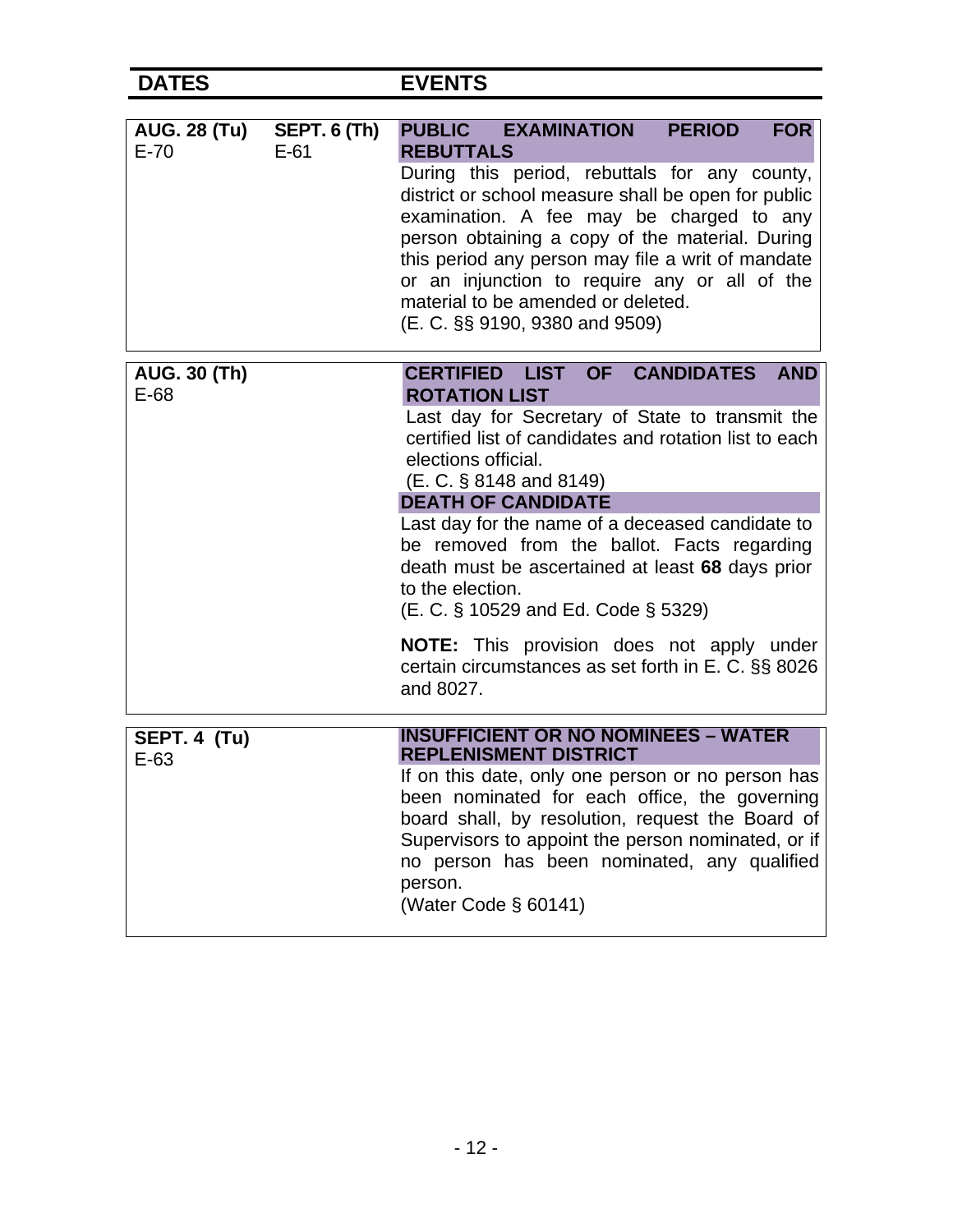| <b>DATES</b>                  |                               | <b>EVENTS</b>                                                                                                                                                                                                                                                                                                                                                                                                                                                                                             |
|-------------------------------|-------------------------------|-----------------------------------------------------------------------------------------------------------------------------------------------------------------------------------------------------------------------------------------------------------------------------------------------------------------------------------------------------------------------------------------------------------------------------------------------------------------------------------------------------------|
| <b>SEPT. 5 (W)</b><br>$E-62$  | <b>SEPT. 7 (F)</b><br>$E-60$  | <b>TRANSLITERATION REVIEW PERIOD</b><br>day candidates<br>last<br>review<br>First<br>and<br>may<br>transliteration of their names. Call (562) 462-2730<br>or (562) 462-2832 to schedule a review of your<br>transliterated name. Requests for changes must be<br>submitted to the county elections official no later<br>than the last day of the review period.                                                                                                                                           |
| <b>SEPT. 7 (F)</b><br>$E-60$  |                               | <b>BALLOT</b><br><b>VOTE</b><br><b>MAIL</b><br><b>SPECIAL</b><br><b>BY</b><br><b>APPLICATIONS</b><br>First day county elections officials may process<br>applications for special Vote By Mail Ballots. The<br>application must include the statement that the voter<br>cannot vote by mail during the normal Vote By Mail<br>Voting period of October 9* to October 30, 2018<br>because of military service or other contingencies<br>that preclude normal mail delivery.<br>(E. C. §§ 300 (b) and 3103) |
| <b>SEPT. 7 (F)</b><br>$E-60$  | <b>OCT. 30 (Tu)</b><br>E-7    | FEDERAL ELECTION - OVERSEAS VOTER,<br><b>APPLICATION FOR VOTE BY MAIL BALLOT</b><br>During this period, the county elections official may<br>begin processing Federal Post Card Applications<br>(FPCA) from special Vote By Mail persons already<br>registered to vote.<br>(E. C. §§ 300, 3001, 3300 - 3311)                                                                                                                                                                                              |
| <b>SEPT. 10 (M)</b><br>$E-57$ | <b>OCT. 23 (Tu)</b><br>$E-14$ | <b>STATEMENT OF WRITE-IN CANDIDACY</b><br>A name written on a ballot in any election will not be<br>counted unless the person has filed a statement of<br>write-in candidacy during this period stating that he<br>or she is a write-in candidate for the election.<br>$(E. C. \S\$ 8600 and 8601)                                                                                                                                                                                                        |

\*Date adjusted due to weekend and/or holiday.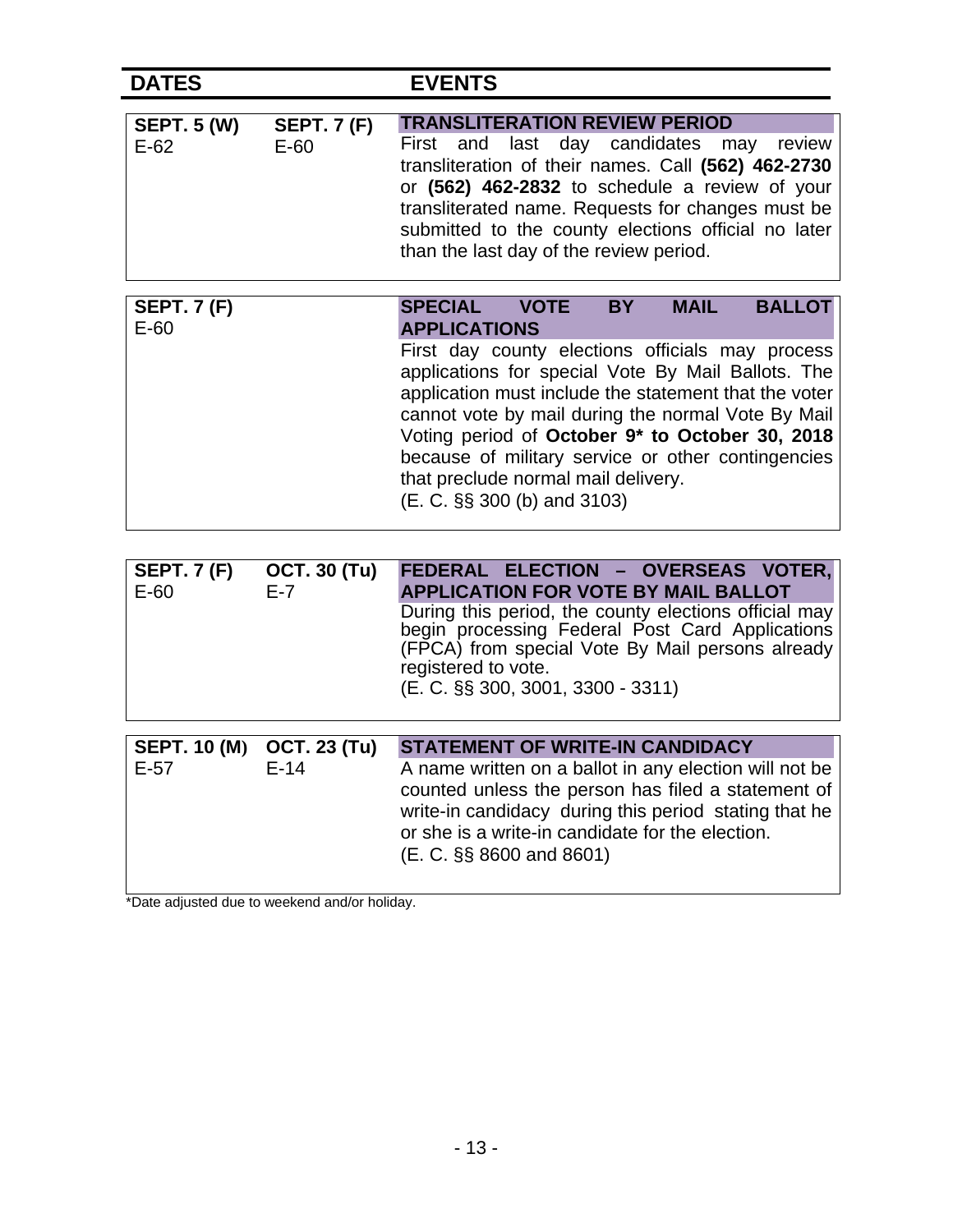| <b>DATES</b>                                                   | <b>EVENTS</b>                                                                                                                                                                                                                                                                                                                                  |
|----------------------------------------------------------------|------------------------------------------------------------------------------------------------------------------------------------------------------------------------------------------------------------------------------------------------------------------------------------------------------------------------------------------------|
| <b>SEPT. 17 (M)</b><br>$E-50$                                  | <b>REGISTRATION REPORT TO SECRETARY OF</b><br><b>STATE</b><br>Last day to submit to Secretary of State<br>tapes/reports listing registrations for those<br>persons registered as of September 7, 2018<br>$(E-60)$ .<br>(E. C. S 2187(d) (5))                                                                                                   |
| SEPT. 27 (Th) OCT. 16 (Tu)<br>$E-21$<br>$E-40$                 | MAILING OF OFFICIAL SAMPLE BALLOT<br><b>BOOKLETS</b><br>An Official Sample Ballot Booklet shall be mailed<br>to each voter in the jurisdiction during this period.<br>(E. C. § 13303)<br><b>STATE BALLOT PAMPHLET MAILED</b><br>Between these dates, a state ballot pamphlet<br>shall be mailed to all registered voters.<br>$(E. C. \S 9094)$ |
| <b>OCT. 9* (Tu)</b><br><b>OCT. 30 (Tu)</b><br>$E-28*$<br>$E-7$ | VOTE BY MAIL - FIRST AND LAST DAY TO<br><b>APPLY</b><br>Between these dates (both dates inclusive<br>applications may be filed). Applications received<br>prior to the 29 <sup>th</sup> day preceding the election will be<br>kept and processed during this period.<br>(E. C. §§ 3001 and 3003)                                               |
| <b>OCT. 9* (Tu)</b><br>$E - 28*$                               | <b>MAILING OF VOTE BY MAIL BALLOTS</b><br>First day the elections official delivers Vote By<br>Mail ballots in compliance with E.C. 3001.<br>(E. C. § 3010 and 3206)<br><b>EARLY TABULATION SNAP TALLIES</b>                                                                                                                                   |
|                                                                | Last day to be notified by the Secretary of<br>State/Board of Supervisors that certain offices or<br>measures to be voted on are of more than<br>ordinary public interest and will require early<br>tabulation and announcement.<br>(E. C. § 14440)                                                                                            |
|                                                                | POLLWORKERS AND POLLING PLACES<br><b>APPOINTMENT</b><br>Last day to appoint pollworkers and designate<br>polling places. A notice of appointment shall be<br>mailed to each pollworker.<br>(E. C. §§ 12286,12307 and 12319)                                                                                                                    |

\*Date adjusted due to weekend and/or holiday.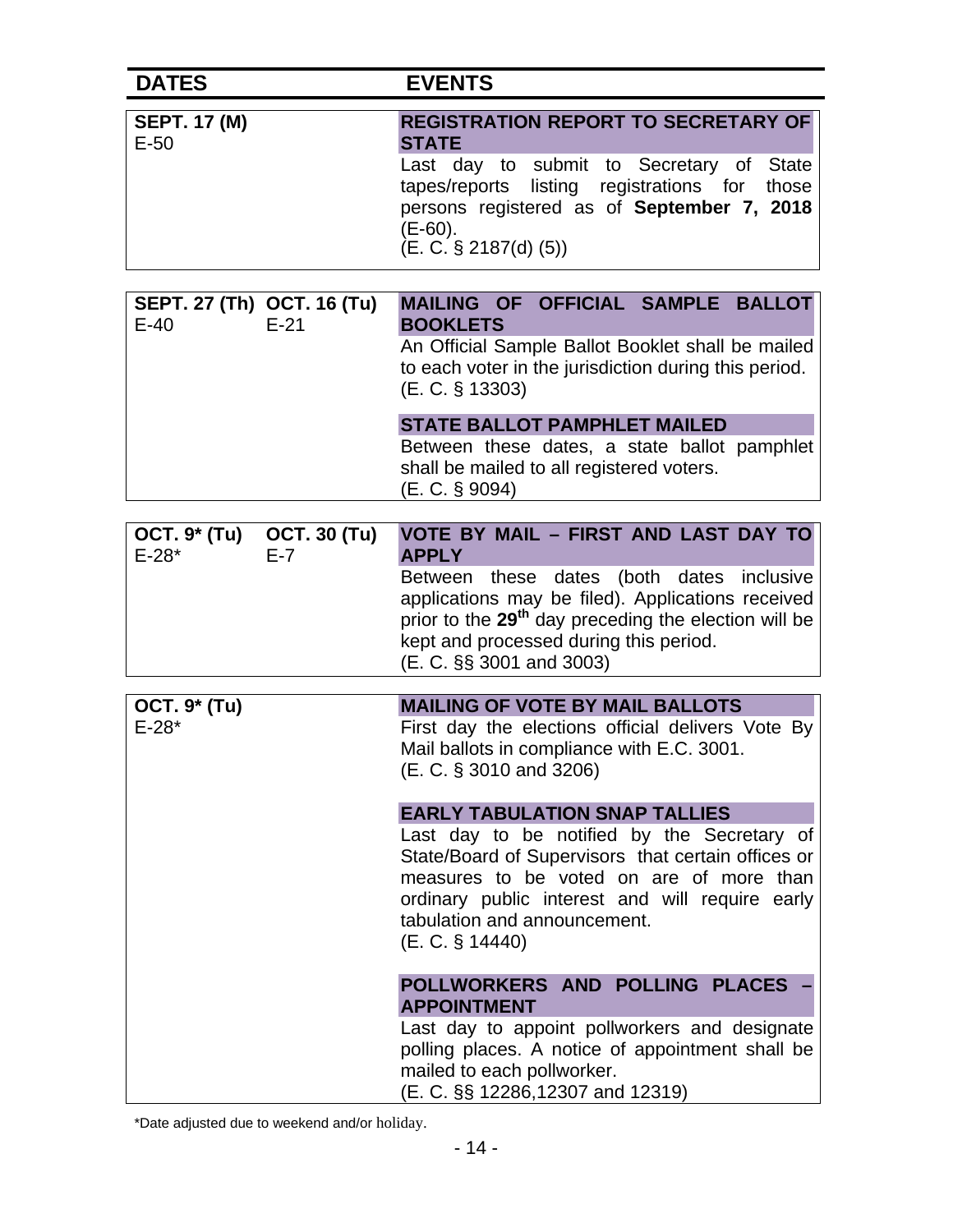| <b>OCT. 9 (Tu)</b><br>$E-28$ | <b>OCT. 30 (Tu)</b><br>$E-7$               | OF ELECTION/NO<br><b>NOTICE</b><br><b>ELECTION</b><br><b>DISTRICT</b><br><b>WATER</b><br><b>REPLENISHMENT</b><br><b>PUBLICATION</b><br>Between these dates a notice of election shall be<br>published once. If no election is to be held<br>because of insufficient nominees, a notice of no<br>election shall be published.<br>(Water Code §§ 60111 and 60141)                                                   |
|------------------------------|--------------------------------------------|-------------------------------------------------------------------------------------------------------------------------------------------------------------------------------------------------------------------------------------------------------------------------------------------------------------------------------------------------------------------------------------------------------------------|
| <b>OCT. 22 (M)</b>           |                                            | <b>REGISTRATION CLOSES</b>                                                                                                                                                                                                                                                                                                                                                                                        |
| $E-15$                       |                                            | Last day to transfer or register to vote in the<br>election.<br>(E. C. §§ 2102 and 2107)                                                                                                                                                                                                                                                                                                                          |
| <b>OCT. 23 (Tu)</b>          | <b>NOV. 6 (Tu)</b>                         | <b>NEW CITIZEN ELIGIBILITY TO REGISTER AND</b>                                                                                                                                                                                                                                                                                                                                                                    |
| $E-14$                       | 8:00 P.M.<br><b>ELECTION</b><br><b>DAY</b> | <b>VOTE</b><br>A new citizen is eligible to register and vote at the<br>office of, or at another location designated by, the<br>county elections official at any time beginning on<br>the 14th day before an election and ending at the<br>close of polls on the election day following the<br>date on which that person became a citizen.<br>(E.C. § 3500)                                                       |
| <b>OCT. 23 (Tu)</b>          |                                            | <b>CANDIDACY</b><br><b>OF</b><br><b>WRITE-IN</b><br><b>STATEMENT</b>                                                                                                                                                                                                                                                                                                                                              |
| $E-14$                       |                                            | <b>DEADLINE</b><br>Last day for a candidate to file a statement of write-<br>in candidacy stating that he or she is a write-in<br>candidate for the election.<br>(E. C. §§ 8600 and 8601)                                                                                                                                                                                                                         |
|                              |                                            | <b>BILINGUAL PRECINCT BOARD MEMBER LIST</b><br>Last day to prepare list of appointed bilingual<br>board members.<br>(E.C. § 12303)<br><b>PROCESSING OF VOTE BY MAIL BALLOTS</b><br>The processing of vote by mail ballots may<br>commence on the 10 <sup>th</sup> business day before the<br>election but the results of the tally shall not be<br>released until after the polls close.<br>$(E. C. \S 15101(b))$ |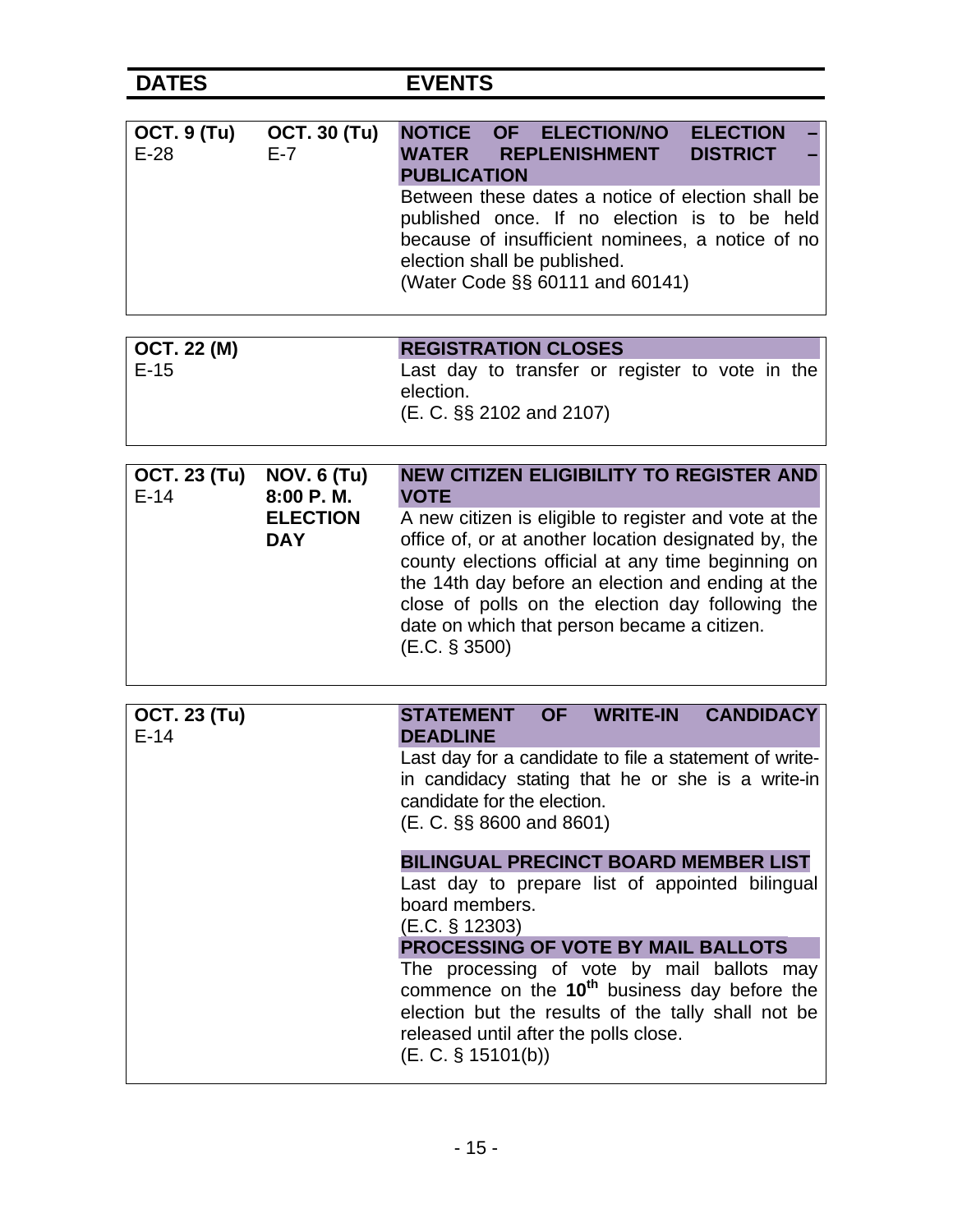| <b>DATES</b>                 | <b>EVENTS</b>                                                                                                                                                                                                                                                                                                                                                                                                                                                                                                                                                                                                                                                                                                                                                                                                                                                            |
|------------------------------|--------------------------------------------------------------------------------------------------------------------------------------------------------------------------------------------------------------------------------------------------------------------------------------------------------------------------------------------------------------------------------------------------------------------------------------------------------------------------------------------------------------------------------------------------------------------------------------------------------------------------------------------------------------------------------------------------------------------------------------------------------------------------------------------------------------------------------------------------------------------------|
| <b>OCT. 26 (F)</b><br>$E-11$ | <b>CERTIFIED LIST OF WRITE-IN CANDIDATES</b><br>Suggested last date for Secretary of State to<br>prepare and send to affected county elections<br>officials a certified list of write-in candidates<br>showing the name of every write-in candidate<br>eligible to receive votes within the county at the<br>General Election, their address and the offices to<br>which they seek election. This list will be mailed to<br>each person in the affected offices.                                                                                                                                                                                                                                                                                                                                                                                                         |
| OCT. 27** (Sa)<br>$E - 10**$ | <b>TALLY CENTER LOCATION - PUBLICATION</b><br>On or before this date a notice specifying the<br>public place to be used as the tally center<br>location for counting the ballots shall<br>be<br>published once in a newspaper of general<br>circulation within the county.<br>(E. C. § 12109)                                                                                                                                                                                                                                                                                                                                                                                                                                                                                                                                                                            |
| <b>OCT. 30 (Tu)</b><br>$E-7$ | <b>STATEMENT OF REGISTRATION</b><br>Last day to transmit to Secretary of State the<br>total county registration as of October 22 (E-15).<br>$(E. C. \S 2187(d) (6))$<br><b>POLLING PLACES - PUBLICATION</b><br>Not later than this date, a list of polling places for<br>each precinct shall be published once in a<br>newspaper of general circulation within the<br>county.<br>(E. C. §§ 12105, 12106 and Govt. Code § 6061)<br><b>COMPUTER PROGRAM TO SECRETARY OF</b><br><b>STATE</b><br>Last day to send copy of computer vote counting<br>program and Certificate of Logic and Accuracy<br>Test to Secretary of State.<br>(E. C. § 15001)<br><b>INSUFFICIENT OR NO NOMINEES - WATER</b><br><b>DISTRICT</b><br><b>REPLENISHMENT</b><br><b>AND</b><br><b>WATER</b><br><b>AGENCIES</b><br><b>SUPERVISORS</b><br><b>BOARD</b><br><b>OF</b><br><b>MAKE APPOINTMENTS</b> |
|                              | Last available regular meeting of the Board of<br>Supervisors to appoint to the office or offices to<br>be filled, the person or persons nominated, or if<br>no person has been nominated, any qualified<br>person.<br>(Water Code § 60141 and Water Code Appendix<br>$98 - 52$                                                                                                                                                                                                                                                                                                                                                                                                                                                                                                                                                                                          |

\*\*October 27 (Saturday) office will be closed.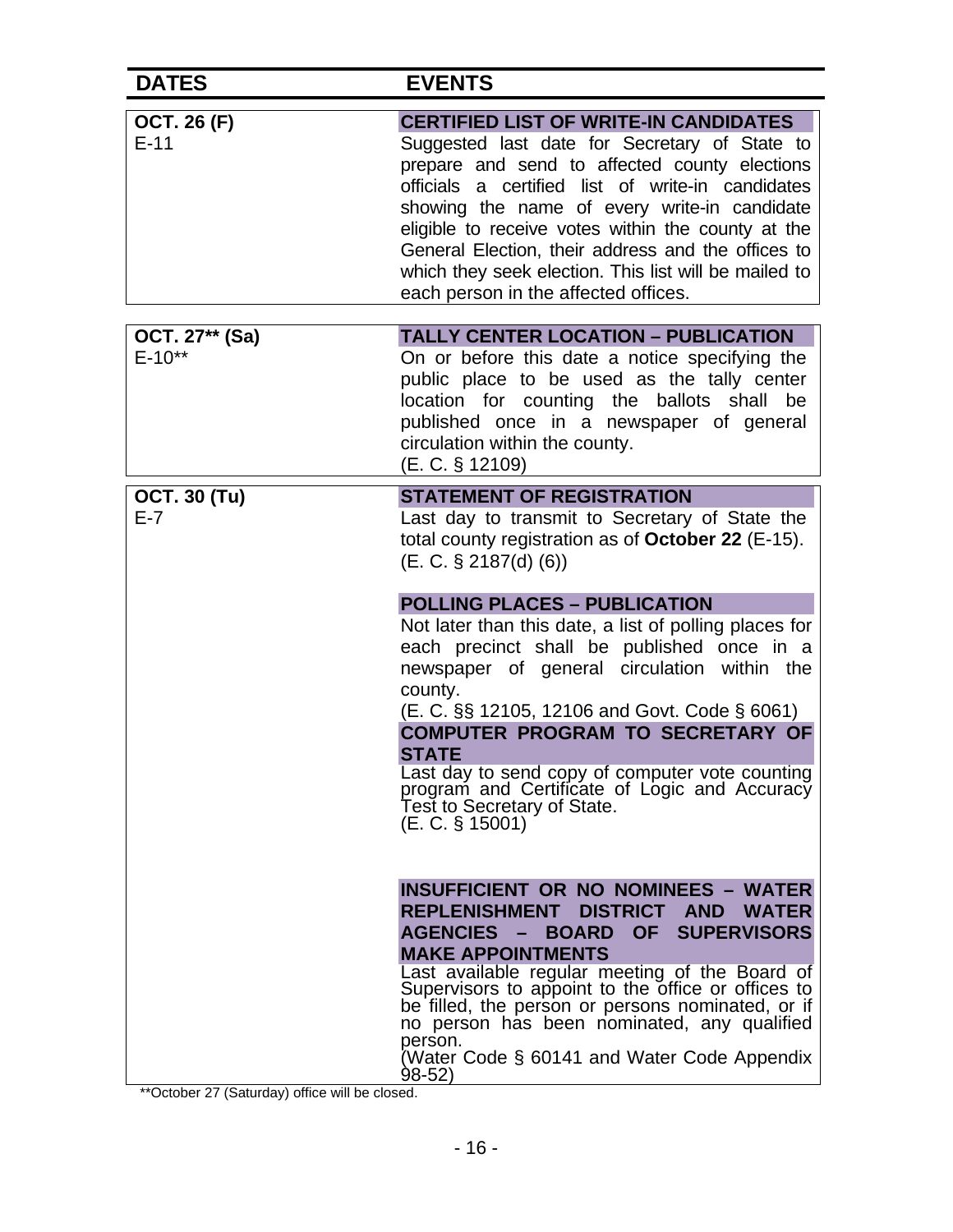| <b>DATES</b>                                                     |                                                     | <b>EVENTS</b>                                                                                                                                                                                                                                                                                                                                                                                                                                                                                                                                                                                                                                                                                                                                                                                                                          |
|------------------------------------------------------------------|-----------------------------------------------------|----------------------------------------------------------------------------------------------------------------------------------------------------------------------------------------------------------------------------------------------------------------------------------------------------------------------------------------------------------------------------------------------------------------------------------------------------------------------------------------------------------------------------------------------------------------------------------------------------------------------------------------------------------------------------------------------------------------------------------------------------------------------------------------------------------------------------------------|
| <b>OCT. 31 (W)</b><br>$E-6$                                      | <b>NOV. 6 (Tu)</b><br><b>ELECTION</b><br><b>DAY</b> | <b>EMERGENCY VOTE BY MAIL</b><br>Between these dates, any voter may apply for a<br>Vote By Mail Ballot if conditions require his or her<br>absence from the precinct on election day. The<br>voter may designate an authorized representative<br>to pick up and return the ballot.<br>(E. C. §§ 3021 and 3110)                                                                                                                                                                                                                                                                                                                                                                                                                                                                                                                         |
| <b>NOV. 6 (Tu)</b><br><b>ELECTION</b><br><b>DAY</b><br>8:00 P.M. |                                                     | <b>ELECTION DAY</b><br>Polls open 7:00 a.m., close 8:00 p.m.<br>(E. C. §§ 1200 and 14212)<br><b>VOTE BY MAIL BALLOTS RETURNED - 8:00</b><br><b>P.M.</b><br>Last day for Vote By Mail ballots to be received<br>or turned in personally by the voter to the county<br>elections official's office or at any polling place in<br>the county. An authorized representative may<br>ballot<br>the<br>voted<br>under<br>specified<br>return<br>conditions.<br>(E. C. §§ 3017 and 3020)<br>Any Vote By Mail ballot cast under this division<br>shall be timely cast if it is received by the voter's<br>elections official via the United States Postal<br>Service or a bona fide private mail delivery<br>company no later than three days after election<br>day in addition to the provisions set forth in E. C.<br>3020, Sections 1 and 2. |
|                                                                  |                                                     | (E. C. § 3020(b) Section 1 and 2)<br><b>DEFACING OF UNUSED BALLOTS</b><br>At 8:00 p.m., immediately after polls close,<br>commence defacing or sealing all unused ballots<br>and file an affidavit of the number of ballots<br>destroyed or sealed.<br>(E. C. §§ 14403 and 14404)                                                                                                                                                                                                                                                                                                                                                                                                                                                                                                                                                      |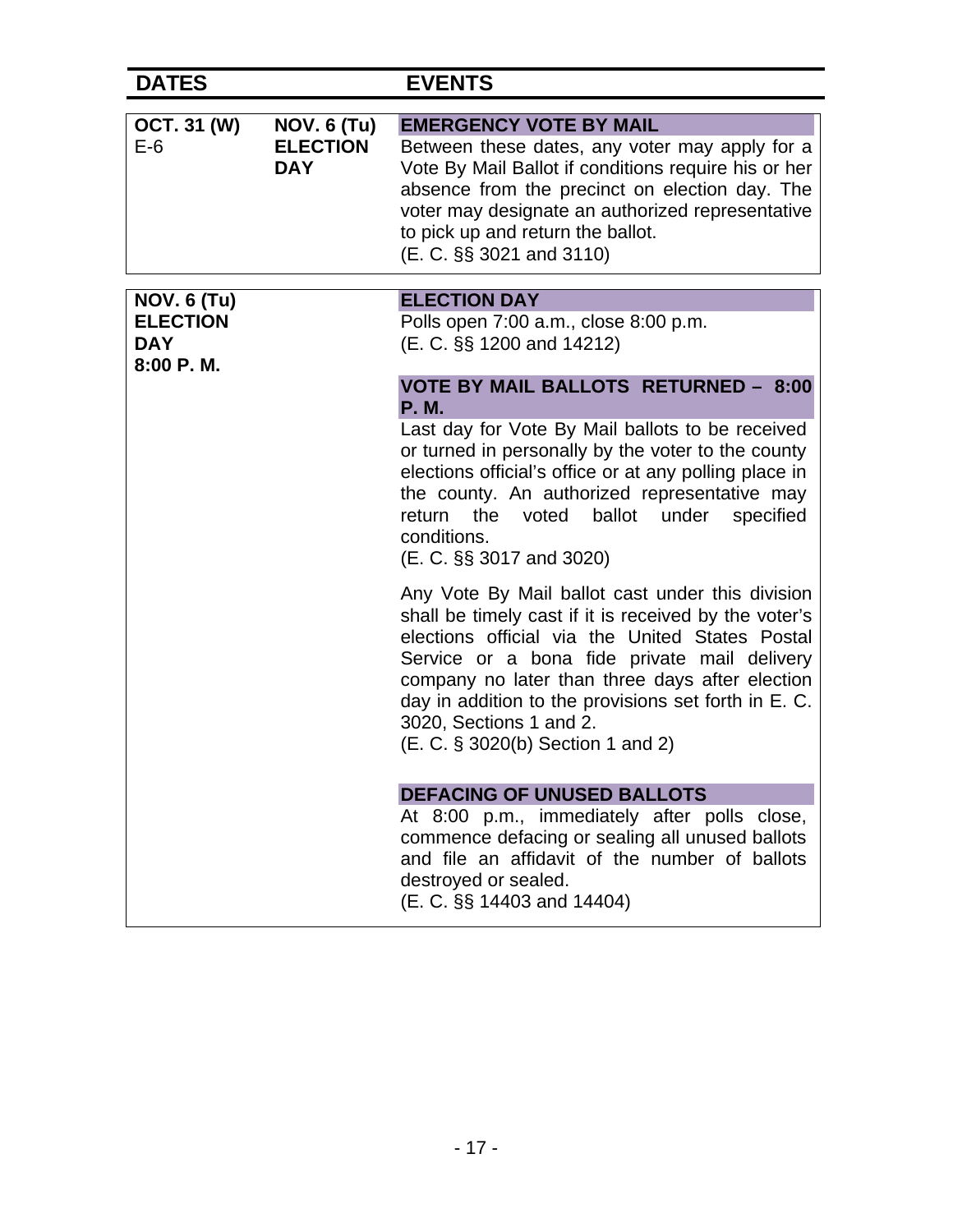| <b>NOV. 6 (Tu)</b><br><b>ELECTION</b> | <b>DECLARED</b><br><b>JUDGES</b><br>$\omega_{\rm{max}}$<br><b>UNOPPOSED</b><br><b>ELECTED</b>                                                                                                                                                                                                                                                                                                               |
|---------------------------------------|-------------------------------------------------------------------------------------------------------------------------------------------------------------------------------------------------------------------------------------------------------------------------------------------------------------------------------------------------------------------------------------------------------------|
| <b>DAY</b><br>8:00 P.M.               | On this date, unopposed incumbent candidates for<br>the offices of superior court judge who filed for<br>office but whose names did not appear on the<br>Primary or General Election ballots shall be<br>declared elected.<br>(E. C. § 8203)                                                                                                                                                                |
| <b>NOV. 8 (Th)</b>                    | <b>CANVASS ELECTION RETURNS</b>                                                                                                                                                                                                                                                                                                                                                                             |
| $E+2$                                 | The canvass of election returns shall commence<br>no later than the first Thursday following the<br>election.<br>(E. C. § 15301)                                                                                                                                                                                                                                                                            |
| <b>NOV. 26 (M)</b><br>$E+20$          | <b>INSUFFICIENT OR</b><br><b>NO</b><br><b>NOMINEES</b><br>CALIFORNIA WATER, COUNTY WATER,<br>IRRIGATION, WATER AGENCIES, HEALTH<br>CARE, RECREATION AND<br>PARK, AND<br><b>MUNICIPAL WATER DISTRICTS</b><br>Before this date the Board of Supervisors shall if<br>election is held, appoint the persons<br>no<br>nominated or, if no person has been nominated,<br>any qualified person.<br>(E. C. § 10515) |
| <b>DEC. 3 (M)</b>                     | TAKING OF OFFICE - ASSESSOR, SHERIFF                                                                                                                                                                                                                                                                                                                                                                        |
| $E+27$                                | <b>AND COUNTY SUPERVISORS</b>                                                                                                                                                                                                                                                                                                                                                                               |
| <b>NOON</b>                           | Officers take office at noon on the first Monday in<br>December following the election.<br>(County Charter Art. II, § 6, Art. IV, § 13)                                                                                                                                                                                                                                                                     |
| <b>DEC. 6 (Th)</b>                    | <b>COMPLETION OF OFFICIAL CANVASS</b>                                                                                                                                                                                                                                                                                                                                                                       |
| $E+30$                                | The official canvass must be completed within 30<br>days of the election.<br>(E. C. §§ 15301, 15372, 15400, and 15401)                                                                                                                                                                                                                                                                                      |
|                                       | <b>NOTE:</b><br><b>November</b><br>On<br><b>30</b> , the<br>Registrar-<br>Recorder/County Clerk is tentatively scheduled to<br>certify the election results. On December 4, the<br>Board of Supervisors is scheduled to declare the<br>election officially concluded.                                                                                                                                       |